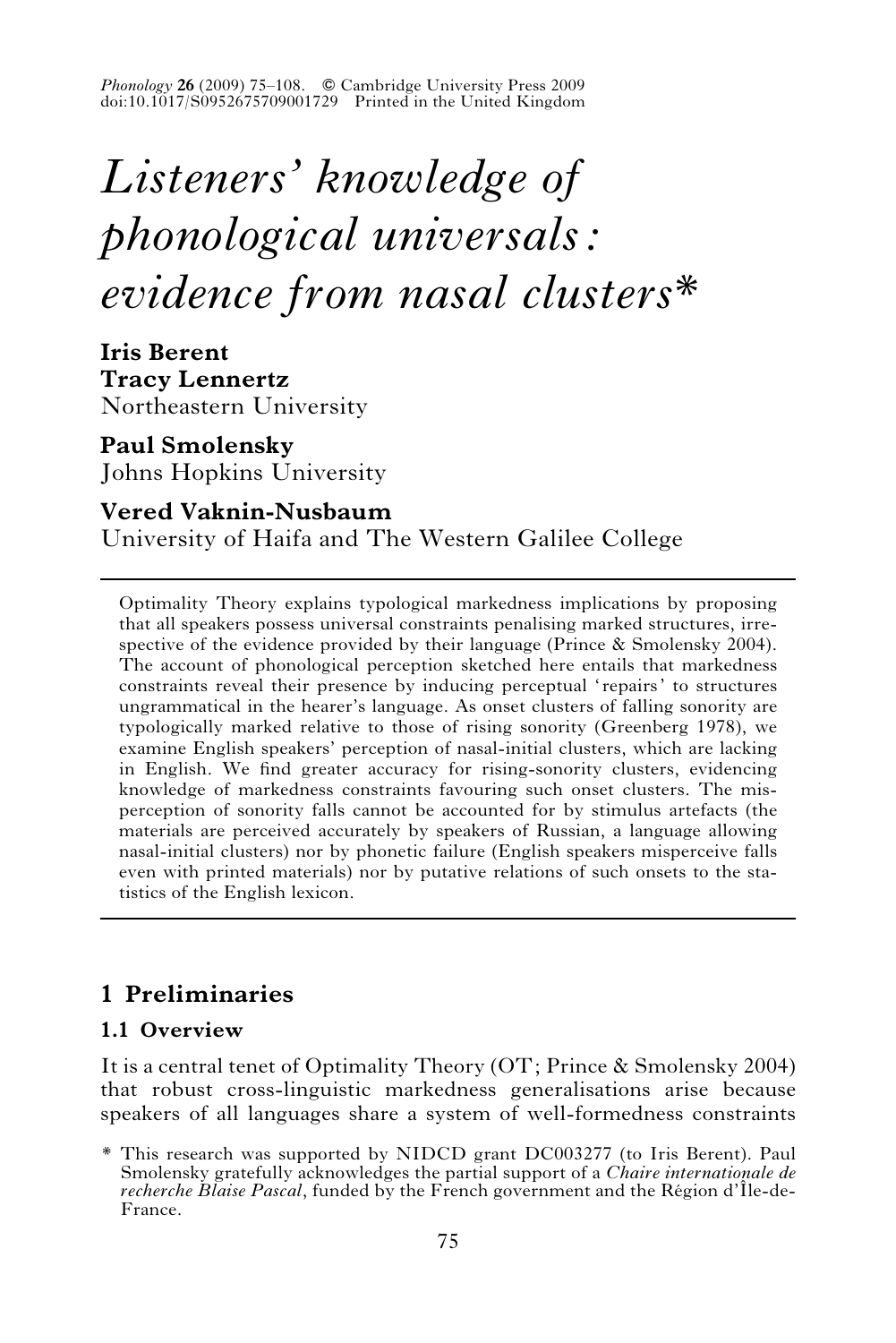that includes constraints penalising marked structures. In the core case, an implicational universal of the form 'any language that admits value M on structural dimension *d* also admits value U on dimension *d*' is claimed to be a consequence of markedness constraints that assign a higher wellformedness penalty to M than to U, present in all speakers' grammars: a language *L* that admits M must do so via faithfulness constraints preserving structure on dimension *d* which in the grammar of *L* outrank the markedness constraints violated by M; these faithfulness constraints must then, by transitivity of constraint domination, outrank the constraints violated by U, admitting U into the language as well (Prince & Smolensky 2004: ch. 9). In the case relevant to the present study, *d* is the dimension of sonority cline in onset clusters, M, the marked value, is decreasing sonority and U, the unmarked value, is increasing sonority  $(\S 1.2)$ . In its most straightforward interpretation, the OT explanation of universals entails that even speakers of a language banning both M and U must possess markedness constraints that assign a higher penalty to M than to  $U$  – despite the lack of direct evidence pertaining to the M/U distinction. It is this prediction that we seek to test in the present work.

How can we evaluate whether a speaker of a language possesses such knowledge of relative markedness? Like most grammatical theories, OT is fundamentally formulated to specify a 'production' rather than a 'perception' function: given an underlying form as input, an OT grammar determines the corresponding output, a surface form. It is therefore most direct to assess grammatical knowledge by examining production: one asks whether speakers of a language will reveal, in production, their knowledge that M is more marked than U, even when both are absent from their language  $(\S1.3)$ . Of course, under the most straightforward interpretation of OT, a speaker of such a language should simply fail to produce both U and M. Stochastic formulations of OT can, however, yield the prediction that production of U will sometimes succeed, and more frequently than production of M, revealing the speaker's knowledge of the markedness of M relative to U  $(\S1.4.4)$ .

Since failure to produce an ungrammatical form may be due to factors other than grammar (say, simple lack of practice executing the required articulatory programs), it is useful to complement such productiondirected studies with perception-directed studies. As in production, failure to correctly process an ungrammatical form in perception may be due to factors other than grammar (say, simple lack of practice processing the required acoustic cues) – but these factors are arguably less severe than in production and at the very least different from them, so that particular limitations of production studies may potentially be overcome by perception studies, and *vice versa*.

That ungrammaticality reduces the predicted accuracy of perception as well as production follows from an extension of OT to phonological perception which we sketch in  $§1.4$  below: it is a form of analysisby-synthesis (i.e. a generative model of perception), and as such preserves much of the fundamental 'synthesis' orientation of OT. Previous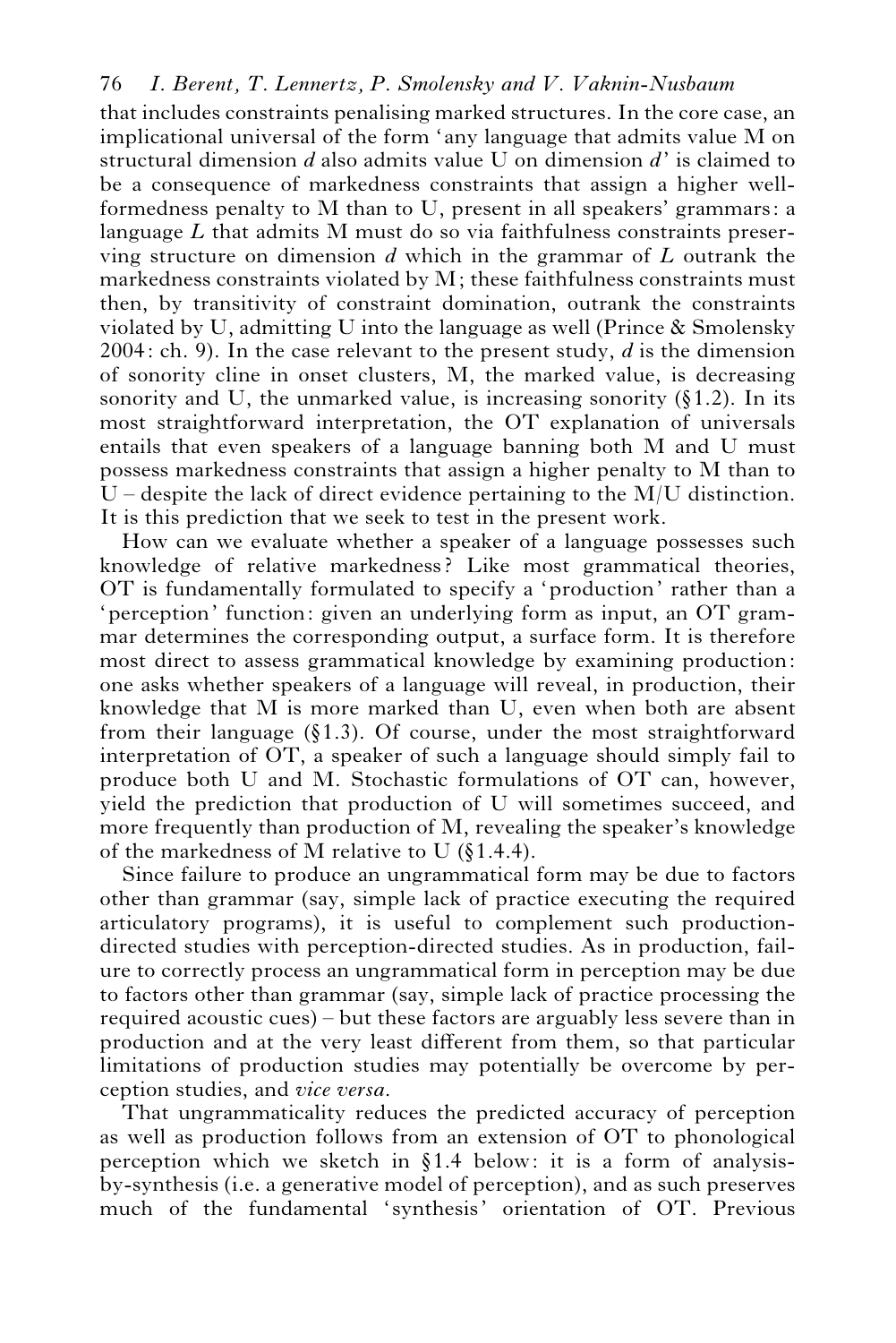experimental work suggests the empirical soundness of the proposition that ungrammaticality reduces perceptual accuracy  $(\S 1.3)$ , and lays the groundwork for the perception experiments that form the primary contributions of this article  $(\frac{6}{2} - 3)$ .

These experiments, we argue, provide new evidence supporting the premise of OT that speakers possess systems of markedness constraints that distinguish the degree of markedness of structures U and M even when neither is present in their language. Specifically, U is instantiated as the rising-sonority nasal-initial heterorganic onset clusters *ml* and *nw*, and M as the typologically more marked falling-sonority nasal-initial heterorganic onset clusters *md* and *nb*. The case of primary interest is English-speaking participants, for whom all nasal-initial clusters are absent from their language; a comparison group is Russian-speaking participants ( $\S$ 3.1–3.2), whose language includes both sonority-increasing and sonority-decreasing nasal-initial onset clusters.

That the knowledge distinguishing the U from the M clusters takes the form of general constraints on sonority sequencing is consistent with previous perceptual experiments examining a range of other cluster types in speakers of English, Russian and Korean  $(§1.3)$ . We do not, however, make any particular claim about the exact form of the knowledge which informs speakers that the M clusters are more marked than the U clusters.

Whether English speakers can acquire from their linguistic experience the knowledge that the falling-sonority M onsets are marked relative to the rising-sonority U onsets is a further question about which we make no particular claim. At the segment level, we cannot exclude the possibility that learners form empirical generalisations such as 'stops are not second elements in onset clusters except following *s*', which specifically targets our falling-sonority clusters. The present results do, however, add to the challenge of precisely formulating a falsifiable theory of phonological learning, contributing further evidence that the learner must end up formulating just those generalisations that coincide with sonority-sequencing principles and not others that contradict those principles. Several explicit proposals in the literature for accounting for perceptual accuracy via segment- and feature-co-occurrence statistics of the English lexicon can be examined: through a series of regression analyses, we show that they fail to account for our experimental results  $(\frac{1}{3}, 1, -4.2)$ .

Our results do show that the relevant knowledge resides at the phonological level, rather than at lower phonetic or acoustic levels, as the preference for U over M emerges irrespective of the modality of the stimuli, for both auditory and printed words  $(\S 3.2)$ .

#### **1.2 Onset cluster markedness and sonority sequencing**

A number of universals concerning the sequencing of consonants in wordinitial and word-final clusters (Greenberg 1978) can be subsumed under the principle that in unmarked cases the sonority of these consonants increase in initial and decrease in final clusters (e.g. Kiparsky 1979, Steriade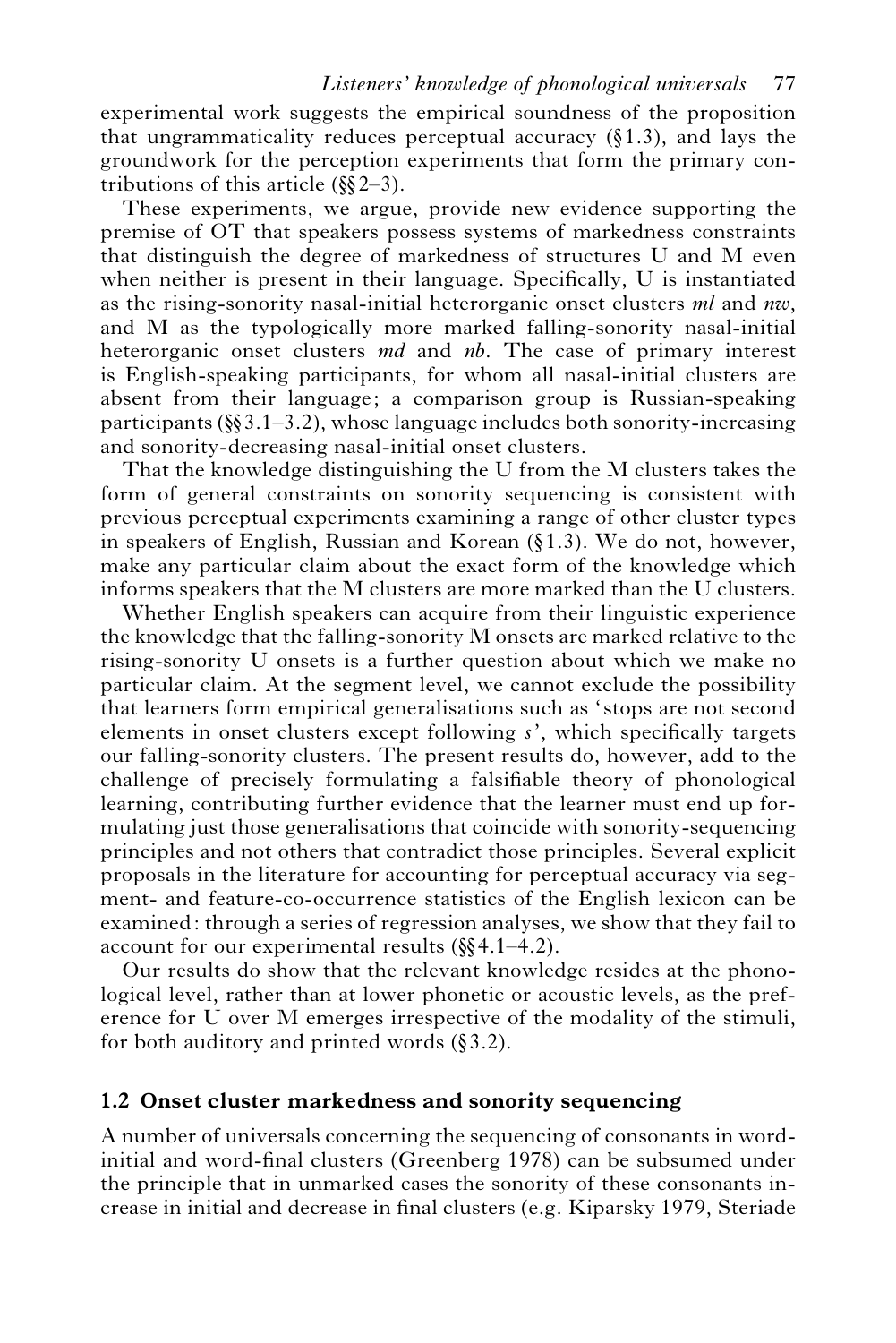1982, Selkirk 1984, Clements 1990, Parker 2002, Zec 2007; see also de Saussure 1916, Vennemann 1972, Hooper 1976). Examples for initial clusters include Greenberg's universals 17 (languages admitting a (fallingsonority) liquid–obstruent sequence as in *lba* also admit a (rising-sonority) obstruent–liquid sequence as in *bla*) and 24 (the presence in a language of (falling-sonority) liquid-nasal sequences such as *lma* entails the presence in that language of (rising-sonority) nasal-liquid sequences like *mla*).

Whether sonority provides the best explanation for such universals has been disputed on the basis of phoneticians' failure to identify clear measurable correlates of sonority as well as the alleged circularity of sonority-based argumentation (e.g. Ohala 1990). It has also been proposed that explanations be based directly on the acoustic and articulatory covariates of sonority rather than on sonority *per se* (Ohala 1990, Kawasaki-Fukumori 1992, Wright 2004, Oudeyer 2005). Nonetheless, the explanatory value of sonority has frequently been defended in accounts of syllable structure (Vennemann 1972, Hooper 1976, Steriade 1982, Selkirk 1984, Prince & Smolensky 2004, Smolensky 2006), syllable contact (Vennemann 1972, Gouskova 2001, 2004), stress assignment (de Lacy 2007a), reduplication (Pinker & Birdsong 1979, Steriade 1982, 1988, Morelli 1999, Parker 2002) and the choice of repair strategy for marked structures (Hooper 1976).

Sonority has also proved explanatorily valuable in accounts of external evidence. The sonority of consonants correlates with their production accuracy in first-language (Pater 2004, Barlow 2005) and second-language acquisition (Broselow & Finer 1991, Broselow *et al*. 1998, Broselow & Xu 2004), developmental phonological disorders (Gierut 1999, Barlow 2001), aphasia (Romani & Calabrese 1998, Stenneken *et al*. 2005), speech errors (Stemberger & Treiman 1986), word games (Treiman 1984, Treiman & Danis 1988, Fowler *et al*. 1993, Treiman *et al*. 2002) and reading tasks (Levitt *et al.* 1991, Alonzo & Taft 2002). As discussed in §1.3, sonority sequencing has also accounted for phonological perception data of direct relevance to the present work.

For the purposes of the experiments reported here, what is crucial is that sonority sequencing entails the markedness of the nasal–stop sequences *md* and *nb* relative to the nasal–approximant sequences *ml* and *nw*. Any comprehensive account of onset-cluster sequencing entailing this markedness relation (and all those figuring in the evidence referred to above) would serve our immediate purposes equally well.

Turning from the question of the particular form of speakers' knowledge of consonant sequencing to the question of the origin of this knowledge, it is notable that most of the existing evidence involves knowledge that could in principle be projected rather directly from linguistic experience because the clusters involved are present in the speaker's language. The present studies instead examine clusters unattested in the speaker's language; the systematic behaviour we observe is therefore dependent on the speaker's knowledge of general principles that extend considerably beyond direct experience.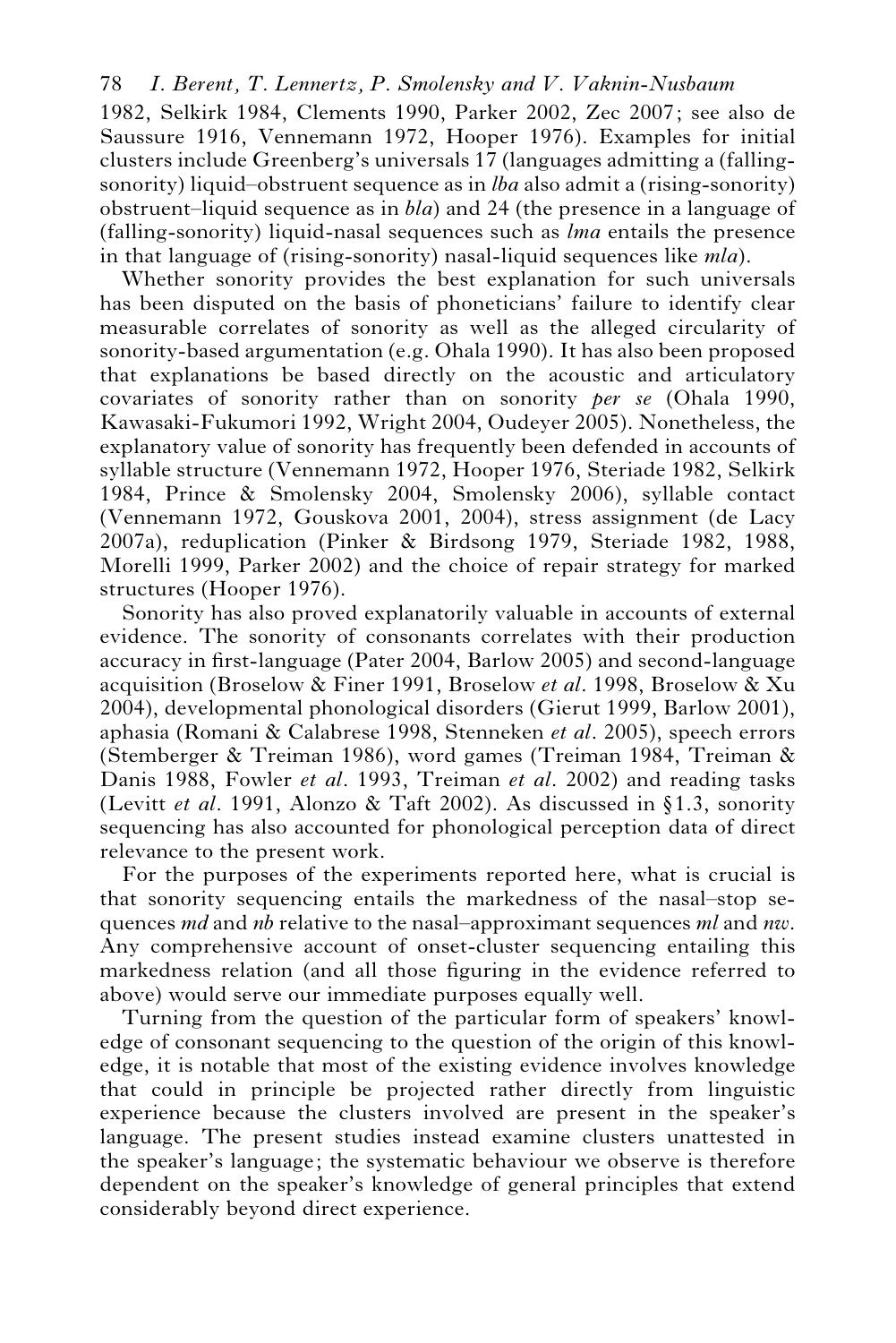#### **1.3 Production and perception of unattested onset clusters**

Only a handful of previous studies have examined the markedness of unattested onsets. The results suggest that unattested onsets that are relatively marked are judged as less frequent (Pertz & Bever 1975), are less accurately produced (Broselow & Finer 1991, Davidson 2000, 2006, Davidson *et al*. 2006) and are less accurately perceived (Moreton 2002).

Most relevant to the present work is a recent set of experiments by Berent *et al*. (2007) investigating English speakers' perception of a range of unattested two-consonant onset clusters containing stops, including clusters with rising and falling sonority (e.g. *bn vs. lb*). These experiments exploited the well-known finding that speakers often misperceive phonological structures that are unattested in their language (e.g. Massaro & Cohen 1983, Halle´ *et al*. 1998, Dupoux *et al*. 1999, Dupoux *et al*. 2001):1 an utterance produced by a speaker for whom the target form is wellformed is perceived as having a different form by a hearer for whom the target form is ungrammatical. Thus *ebzo* as produced by a French speaker is often perceived as *ebuzo* by Japanese speakers (Dupoux *et al*. 1999). As in this example, such misperceptions tend to 'repair' the unattested form, rendering it well-formed in the hearer's language. When the unattested structure is an onset cluster, the repair often takes the form of inserting a vowel between the consonants (e.g.  $t/a \rightarrow tola$ ; Pitt 1998): perceptual epenthesis.

Berent *et al*. (2007) find that the likelihood of perceptual epenthesis depends on the grammatical markedness of the onset: falling-sonority onsets (e.g. *lba*) are more likely to elicit misperception (e.g. *lba* $\rightarrow$  *laba*) than rising-sonority onsets (e.g.  $bna \rightarrow bana$ ). The use of a large number of matched items allowed Berent and colleagues to demonstrate the statistical reliability of the effect of sonority cline across items. Additional experiments suggested that the misperception of marked onsets is not simply due to listeners' inability to detect the relevant phonetic cues (unattested onsets are perceived accurately given conditions that encourage closer attention to their phonetic properties; see their Experiments 5–6). Furthermore, additional analyses showed that the effect cannot be explained by a number of statistical properties of the English lexicon putatively relevant to perceptual accuracy (see also Albright 2007). Indeed, subsequent research has replicated the contrast between rising- and falling-sonority onset clusters among speakers of Korean – whose lexicon arguably lacks onset clusters altogether (Berent *et al*. 2008).

As elaborated in  $\S 1.4.2$ , we use the term 'misperception' to refer to the computation of an unfaithful representation for non-native inputs (relative to a native speaker's representation of those inputs). Our use of the term is neutral regarding the locus of the unfaithfulness – whether it involves inaccurate encoding of the phonetic form of the utterance or unfaithful encoding at the phonological level of the surface form resulting from grammatical constraints. Thus our use of the term differs from some of the existing literature (e.g. on loanword adaptation), which identifies misperception specifically with a failure to extract the phonetic form of the utterance (e.g. Silverman 1992, Peperkamp *et al*. 2003, Yip 2006).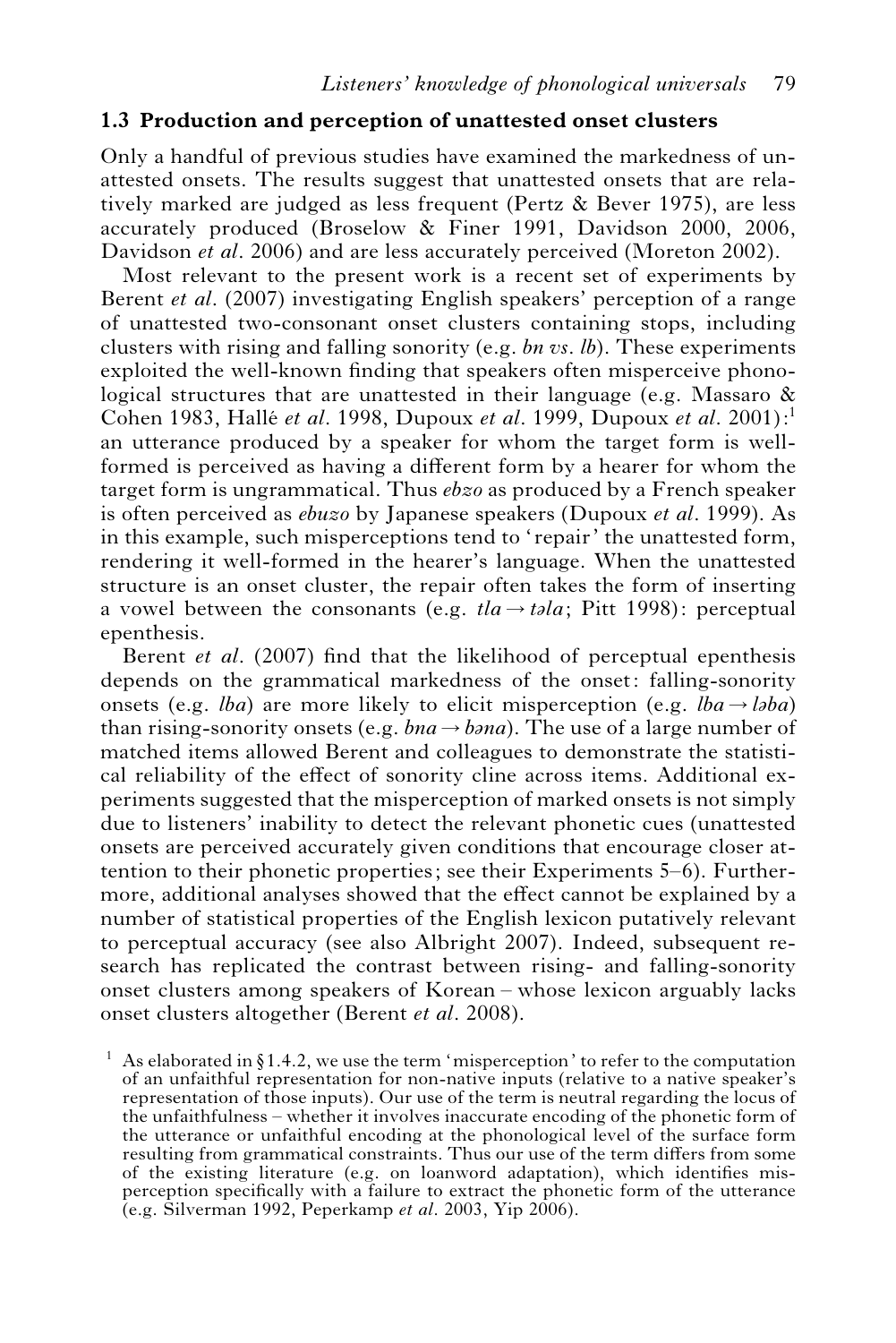Thus speakers of English and Korean systematically differentiate among onset clusters unattested in their language, treating those that are typologically more marked – with falling sonority – as more ill-formed, or dispreferred, in the sense of having a greater likelihood of 'repair' by a kind of perceptual epenthesis. An empirical limitation of these studies, however, is that they involve only clusters containing stops. For English speakers, at least, a preference for stop–sonorant sequences (a general type attested in English) over sonorant–stop sequences (unattested in English) would suffice to account for the results.<sup>2</sup> If speakers' knowledge truly pertains to sonority sequencing more generally, however, it should apply to other types of sequences further removed from the English inventory; in particular, among nasal-initial onset clusters – entirely lacking in English – such general knowledge would favour increasing over decreasing sonority.

The new experiments reported here test this specific prediction. To isolate the markedness of sonority sequencing from markedness related to the Obligatory Contour Principle (OCP; Leben 1973, Goldsmith 1976, McCarthy 1979), we examine here only sequences obeying the OCP for manner and place. The former restriction eliminates nasal–nasal sequences (manifesting a sonority plateau that would be expected, absent OCP effects, to be intermediate in markedness between rising- and falling-sonority clusters). Because of the prohibition of  $\eta$  from onsets in English, another constraint not under study here, the nasal consonants were restricted to *n* and *m*. The OCP-place respecting sequences we studied were *ml*/*nw* (rising) and *md/nb* (falling). At a first approximation, these are equated for place-markedness in the sense that all involve one labial and one coronal; they also respect the markedness constraint against the sequence voiced–voiceless in an onset (Greenberg 1978).

In light of the results of Berent *et al*. (2007), the hypothesis of central interest here – that English speakers possess general knowledge of the markedness of falling- relative to rising-sonority onsets – will be taken to predict a greater likelihood of perceptual epenthesis for falling-sonority onsets. To complement this empirically driven prediction of greater accuracy for less marked forms, in the next section we offer a brief sketch of an OT-based account of phonological perception that provides a theoretical basis for such a prediction.

<sup>2</sup> Participants in Berent *et al*.'s (2007) experiments also exhibited a preference for obstruent–sonorant onsets with small sonority rises (e.g. *bn*) over obstruent–obstruent onsets of level sonority (e.g. *bd*), which, in turn, were preferred to sonorant–obstruent onsets of falling sonority (e.g. *lb*). Although these preferences are consistent with the hypothesis that small sonority differences are universally marked, these results, too, could be captured by language-particular preferences. Specifically, the  $bn > lb$  and  $bd > lb$  preferences might reflect a preference for onsets that begin with an obstruent, and the *bn*>*bd* preference might reflect a preference for a sonorant in the second position of the onset. We return to a discussion of these explanations in  $§4$ .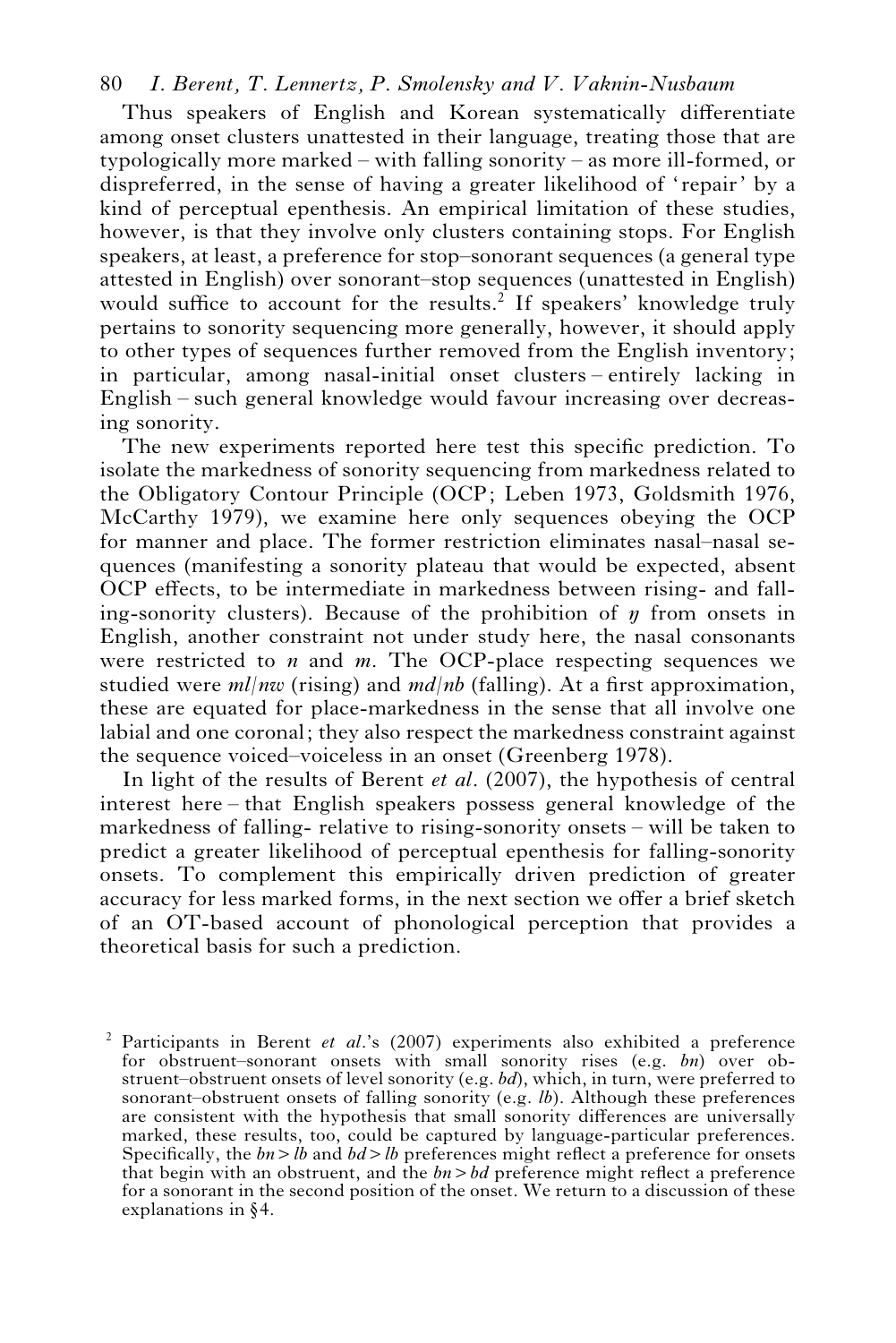

The proposed phonological processing architecture.

# **1.4 Phonological perception in Optimality Theory**

The extension of standard OT that we sketch here is a modest one, intended only to link the grammaticality of phonological structures to the accuracy of their perception. Space limitations necessitate a number of omissions and simplifications. For more extensive proposals, the reader is referred to Smolensky (1996), Tesar (1997, 1998, 1999), Boersma (1998, 2007), Pater (2004), Moreton (2007) and Boersma & Hamann (2008).

1.4.1 *Representations and knowledge.* For our purposes it is useful to consider four levels of representation: the standard underlying form  $\mu$ f and surface form [sf] of generative phonology, plus two additional levels. Whereas /uf/ and [sf] are discrete representations, the other two levels are continuous. One of these we'll call 'phonetic form',  $|\varphi f|$ , understood here as an encoding of acoustic-phonetic and articulatory-phonetic structure. The other continuous level we'll call 'auditory form', {af}, a low-level auditory encoding of speech, perhaps something like a cochleogram. The 'input' to the speech-perception system will be taken to be  $\{af\}$ , the external stimulus as pre-processed by the auditory system.

A full linguistic representation then will be a 4-tuple  $(|\mathrm{uf}|, | \mathrm{sf}|,$  $|\varphi f|$ ,  $\{af\}$ ); whenever we refer to a 'candidate' representation, we will always mean such a 4-tuple. Each consecutive pair of representations constitutes a COMPONENT of the overall system (see Fig. 1). The  $(|uf|, [sf])$ component we take to be standard OT phonology, encoding grammatical knowledge: a ranking of markedness constraints  $M<sub>[sf]</sub>$  evaluating [sf] and faithfulness constraints  $F_{/uf/[sf]}$  evaluating the identity of /uf/ and [sf]. For the remaining components, for our purposes we assume knowledge to take a form roughly corresponding to faithfulness constraints (for similar proposals, see Pater 2004, Boersma & Hamann, to appear). The knowledge in the ([sf],  $|\varphi f|$ ) component will be taken to correspond to constraints  $F_{[sf],[\varphi\mathfrak{f}]}$  that evaluate whether the phonetic structure of  $|\varphi\mathfrak{f}|$ matches the speaker's realisation of [sf]. Similarly, in the remaining component, knowledge corresponds to constraints  $F_{\text{left}\{a\text{f}\}\}$  evaluating whether the auditory structure of  $\{af\}$  matches the phonetic structure  $|\varphi f|$ ; this includes language-specific knowledge of the acoustic correlates of phonetic features as realised in the hearer's language.

For a given surface form such as [mlif], the corresponding phonetic form for the speaker's language *L* will be denoted  $\text{mIf}|_{L}$ , although it should be kept in mind that, like all our phonetic forms, this is a continuous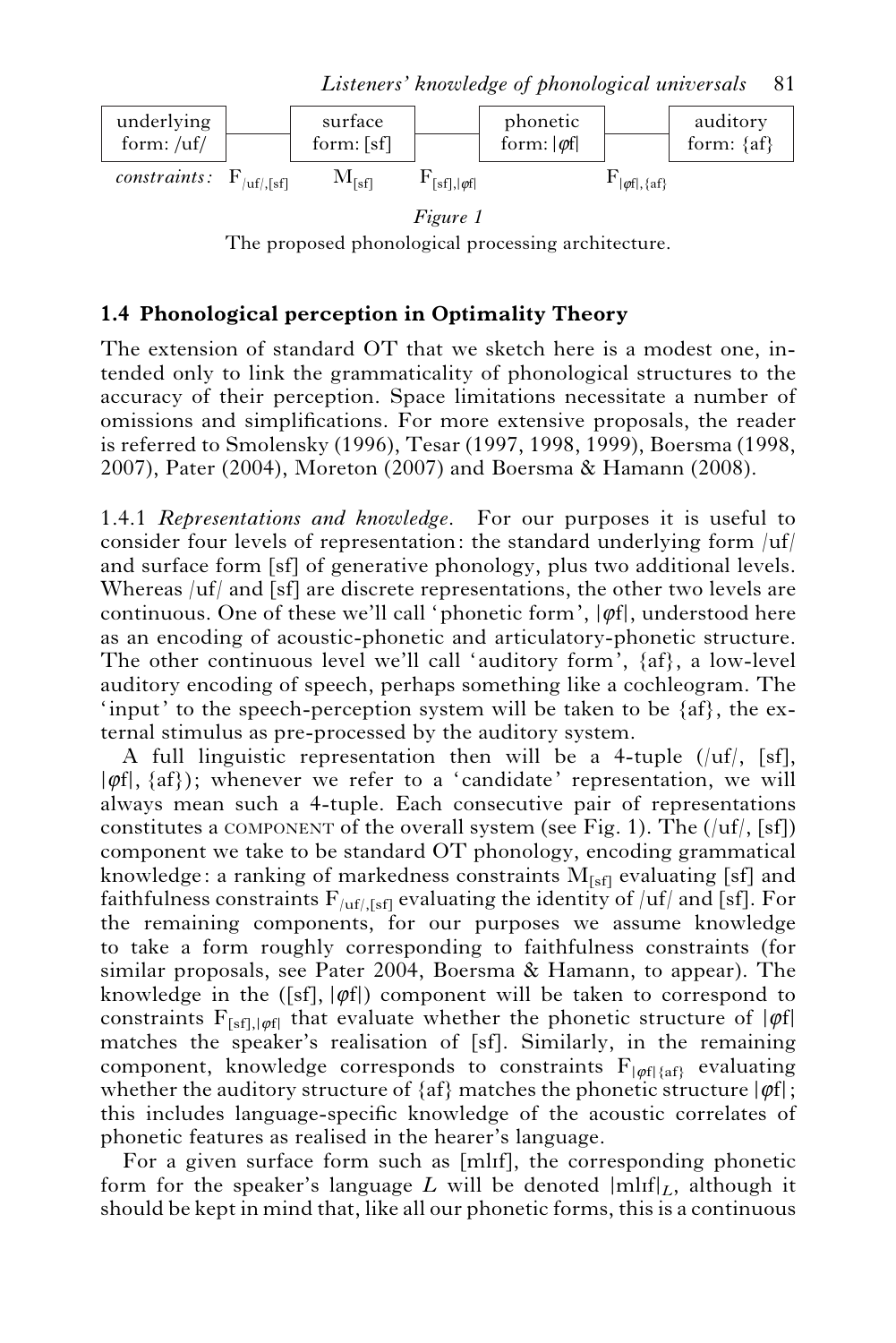representation, not one with discrete segmental structure. The pair ([ml<sub>If</sub>],  $|\text{mlif}|_L$ ) incurs no violation of the faithfulness constraints  $F_{\text{fsfl}}|_{\text{soft}}$ . Similarly, given this phonetic form  $\text{Im}\left\|\mathbf{r}\right\|_{L}$ , there is a continuous auditory representation which we denote  $\{\text{mliff}\}_L$ , such that the pair  $(\text{mlnf}|_{L}$ ,  $\{\text{mlnf}\}_{L}$ ) satisfies  $F_{\text{soft,4aft}}$ . Henceforth *L* will not be notated explicitly.

The different cognitive tasks we deploy in our experiments differentially depend on various levels of representation. Our syllable-count task ('does *ml*I*f* consist of one syllable or two?') presumably depends on the level at which syllables are encoded: [sf]. Our transcription task requires the information to be present at [sf] as well. An AX identity judgment ('is  $mlif$  identical to  $m\ellIf$ ?') can in principle tap into any level of representation; task parameters – such as the time interval between presentation of the two forms to be judged – will modulate the relative magnitudes of the contributions of the various levels. Long inter-stimulus time intervals will favour those levels for which non-immediate memory is most robust, decreasing the role of  $\{af\}$  and  $|\varphi f|$  and increasing the role of [sf] (see §2.3).<sup>3</sup>

What we are proposing is a generative model of perception ('analysisby-synthesis'): the computation that the perceptual system must perform is to find the best multi-level representation of a  $\vert uf \vert$  that generates a [sf] that generates a  $|\varphi f|$  that generates the input  $\{af\}$ . We next make precise what we mean by 'best'.

1.4.2 *Evaluation.* The evaluation of linguistic representations by the constraints embodying the knowledge in the three components can be recorded in the form of a kind of highly schematic tableau, as in (1). The only constraint violations of candidate (a)  $(=$   $\vert \text{mlif} \vert, \vert \text{mlif} \vert, \vert \text{mlif} \vert)$ are violations of markedness by [mlIf]: it is a GLOBALLY FAITHFUL candidate in that it satisfies the faithfulness constraints in all three components.

| (1) |                      |  |                                 |   | $ \mathbf{u}f  \left  \mathbf{F}_{\text{inf, [sf]}} \right  \mathbf{M}_{\text{[sf]}} \left  \mathbf{F}_{\text{[sf], [\phi f]}} \right  \left  \phi f \right  \left  \mathbf{F}_{\text{[eff], \{af\}}} \right  \{af\}$ |         |
|-----|----------------------|--|---------------------------------|---|-----------------------------------------------------------------------------------------------------------------------------------------------------------------------------------------------------------------------|---------|
|     | $ a. /m l \cdot f/ $ |  | $*$ $\lceil \text{mlif} \rceil$ | m |                                                                                                                                                                                                                       | ${mlf}$ |

Candidates that are not globally faithful are shown in tableau (2), which adopts a number of abbreviations. The horizontal location of an 'F' between columns for two levels of representation conveys that it denotes the faithfulness constraints between those particular levels, so we omit the subscripts of M and F. The heading of each column shows the level of representation of each form, so we omit from the forms the redundant

<sup>&</sup>lt;sup>3</sup> While it may or may not play a major direct role in our non-lexical experimental tasks, underlying form plays an indispensable role in this account, because it is crucial for distinguishing grammatical from ungrammatical surface forms: the former, but not the latter, are surface forms which are optimal for some underlying form /uf/. This depends on the relative ranking of markedness and faithfulness constraints in the grammar, and faithfulness constraints demand an underlying form.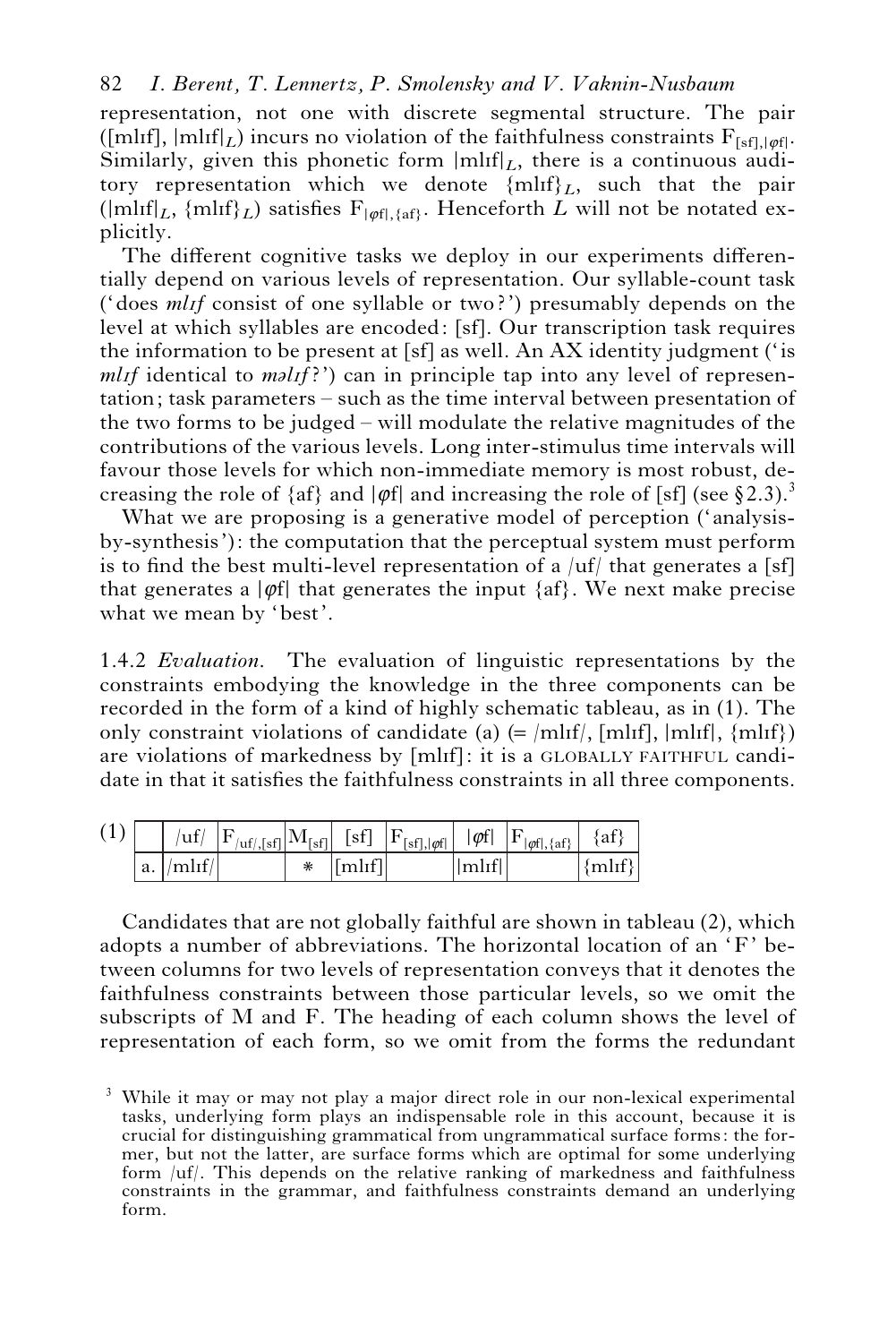delimiters distinguishing the levels. Since we will only be interested in the onset clusters here, we write only that part of each form. As before, candidate (a) is globally faithful. (b) is a candidate with epenthesis in [sf], incurring a violation of faithfulness between  $\mu(f)$  and [sf]. (b) has the phonetic form  $|m|$ , which is faithful to [ml], not to [mal], so it also incurs a violation of faithfulness between [sf] and  $|\varphi f|$ . Candidates (c) and (d) each incur faithfulness violations, but in different components.

| (2) |       |        |   |   |                     |     |     |   | uf   F   M   sf]  F    $\varphi f$    F   {af} |
|-----|-------|--------|---|---|---------------------|-----|-----|---|------------------------------------------------|
|     | a.    | ml     |   | * | ml                  |     | ml  |   | ml                                             |
|     | b.    | ml     | ⋇ |   | $\vert$ məl $\vert$ | * ∣ | ml  |   | ml                                             |
|     | $c$ . | məl    |   |   | $ m$ əl             | * ∣ | ml  |   | ml                                             |
|     |       | d. məl |   |   | məl                 |     | məl | ∗ | ml                                             |

In our model of perception, the auditory representation {af} plays the role of the 'input'. In this context, candidates (b) and (c) exhibit 'phonological perceptual epenthesis': the globally faithful candidate (a) has  $[sf] = [ml]$  (the auditory representation is  ${ml}$ ), but candidates (b) and (c) have  $\lceil s f \rceil = \lceil m s \rceil$  and the faithful phonetic form  $\lceil m \rceil$ . Candidate (d) exhibits 'phonetic perceptual epenthesis': the phonetic form is  $|m=1|$ , which would be faithful to the auditory input  ${mcl}$ , but is unfaithful to (d)'s actual auditory form {ml}.

We presume a continuum of degrees of faithfulness violation in components involving continuous representations, but for our very limited purposes here we can simply denote non-zero violation by a '\*' in tableaux. When a candidate X violates  $F_{[sf],|\varphi f|}$  to a lesser degree than candidate Y, we write  $X \succ_{[sf],[\varphi f]} Y$ , with  $\rightarrow$   $|_{\varphi f|, \{af\}}$  defined analogously.  $X \succ_{[uf],[sf]}$ Y means that in the  $(|uf|,[sf])$  component, either X is optimal and Y is not, or that both are suboptimal and  $X$  has higher harmony than  $Y$ , as standardly defined in OT.

1.4.3 *Perception.* We adopt a conservative approach to component interaction, and assume nothing about the relative importance of constraint satisfaction in the three components. The intuition is that a possible percept can be suboptimal in one component, but only if that is required to make it optimal (or less suboptimal) in another. This is just like constraint violation in a standard OT grammar, except that because the components are 'unranked', it is not required that suboptimality in one component enable greater harmony in a 'higher-ranked' component. The key point is that when an auditory form (say, that of an unattested onset cluster) would require a fully faithful percept a surface form that is ungrammatical – and only then – there is simply no candidate (with the given auditory form) that is globally optimal: the best candidates all have suboptimality in some component.

To formalise this explanation, for perception, we define a partial harmony order ' $\succ$  ' among candidates – our four-level representations – as in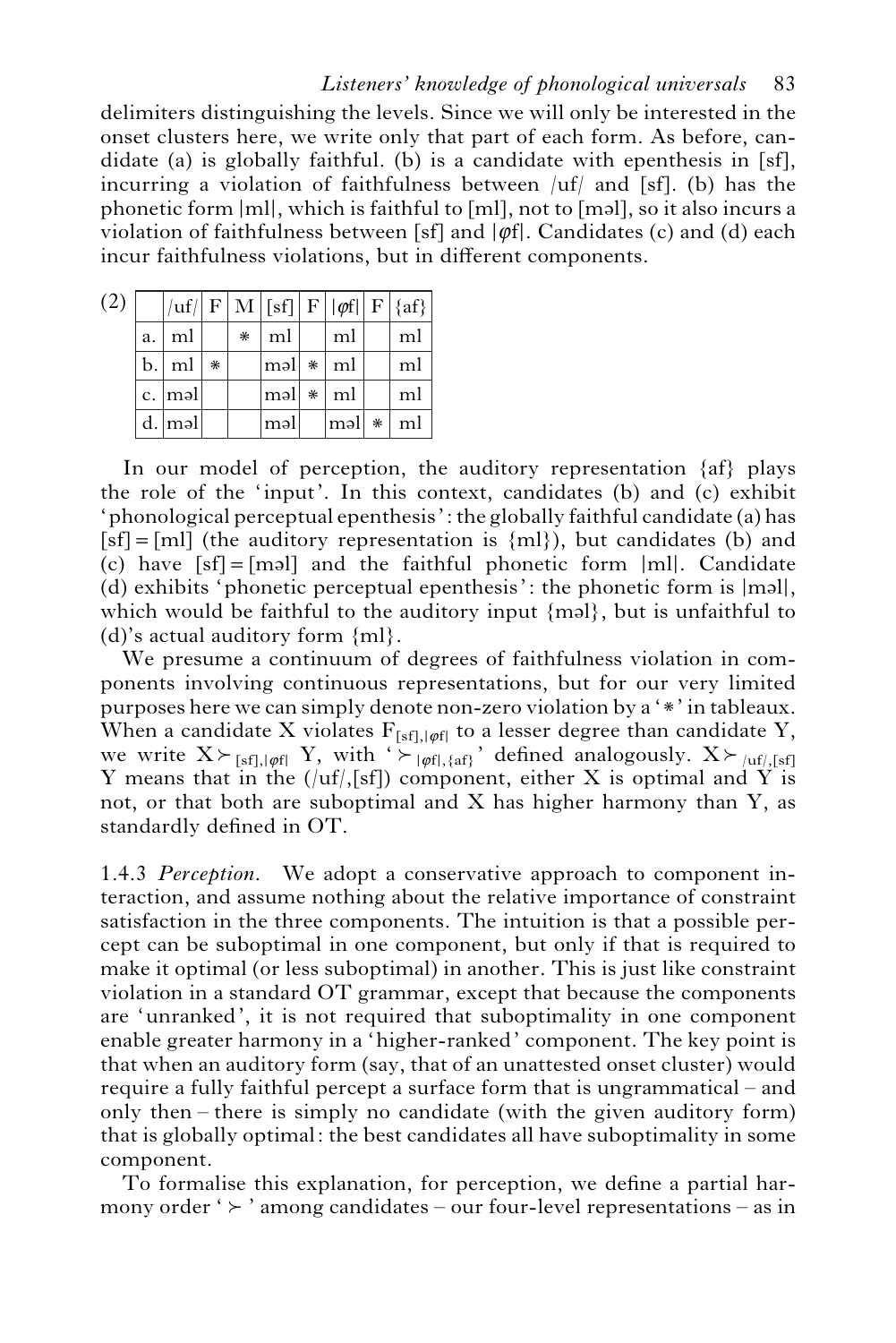(3). (The order is partial in that for many pairs X, Y neither  $X \rightharpoonup Y$  nor  $Y \succ X.$ 84 *I. Berent, T. Lennertz, P. Smolensky and V. Vaknin-Nusbaum*

*Definition* (3)

X has higher (perceptual) harmony than Y, written  $X \succ Y$ , if and only if  $X$  and  $Y$  have the same auditory form and either (a) or (b) holds:

- X is optimal in every component in which Y is optimal, and there a. is some component in which X is optimal but Y is not.
- X and Y are optimal in exactly the same components, and in every b. component *k* in which X is not optimal,  $X \geq K$ , and in some component *n*,  $X \succeq n$ <sup>N</sup>.

This partial harmony order is the basis of our perceptual account (4).

*Perceptual principle* (4)

Let  $X = (x/|x|, |x|, \{x\})$  be a globally faithful representation. Suppose given an auditory input  $\{x\}$ . Then a representation  $Y = (u f, [sf], |\phi f|,$  $\{af\}$ ) is a possible percept for  $\{x\}$  if and only if

 $\{af\}=\{x\}$ , and there is no Z such that  $Z > Y$ .

When more than one percept is possible for  $\{x\}$ , (4) makes no assertions about the relative probabilities of the alternatives. Nonetheless, the theory has something pertinent to say about the relation between grammaticality and perception (candidates  $(a')$ ,  $(c')$  and  $(d')$  correspond to the respective candidates in  $(2)$ ).<sup>4</sup>

*Proposition* (5)

Let  $X = (\vert x \vert, \vert x \vert, \vert x \vert)$  be a globally faithful representation. For the auditory input  $\{x\}$ , there are two possibilities:

a. If [x] is grammatical – i.e. there exists  $|x'|$  such that  $(|x'|, [x])$  is optimal – then the only possible percept type is  $a' = (x'/|x|, |x|, |x|, \{x\})$ 

where  $|x'|$  is any underlying form for which [x] is optimal.

b. If [x] is not grammatical, there are three possible percept types:

 $a' = (x'/|x|, |x|, |x|, \{x\})$  $c' = (y'/|y|, |x|, \{x\})$  $d' = (y'/|y|, |y|, \{x\})$ 

where

[y] is the grammatical surface form most faithful to  $|x|$ ,

 $|y|$  is the phonetic form faithful to  $[y]$ ,

 $|y'|$  is any underlying form for which [y] is optimal, and

 $|x'|$  is any underlying form faithful to [x].

 $<sup>4</sup>$  For the demonstration of (5) and the necessary formalities, see Appendix A of the</sup> supplementary materials to the online version of the paper, available at http:// journals.cambridge.org/issue\_Phonology/Vol26No01.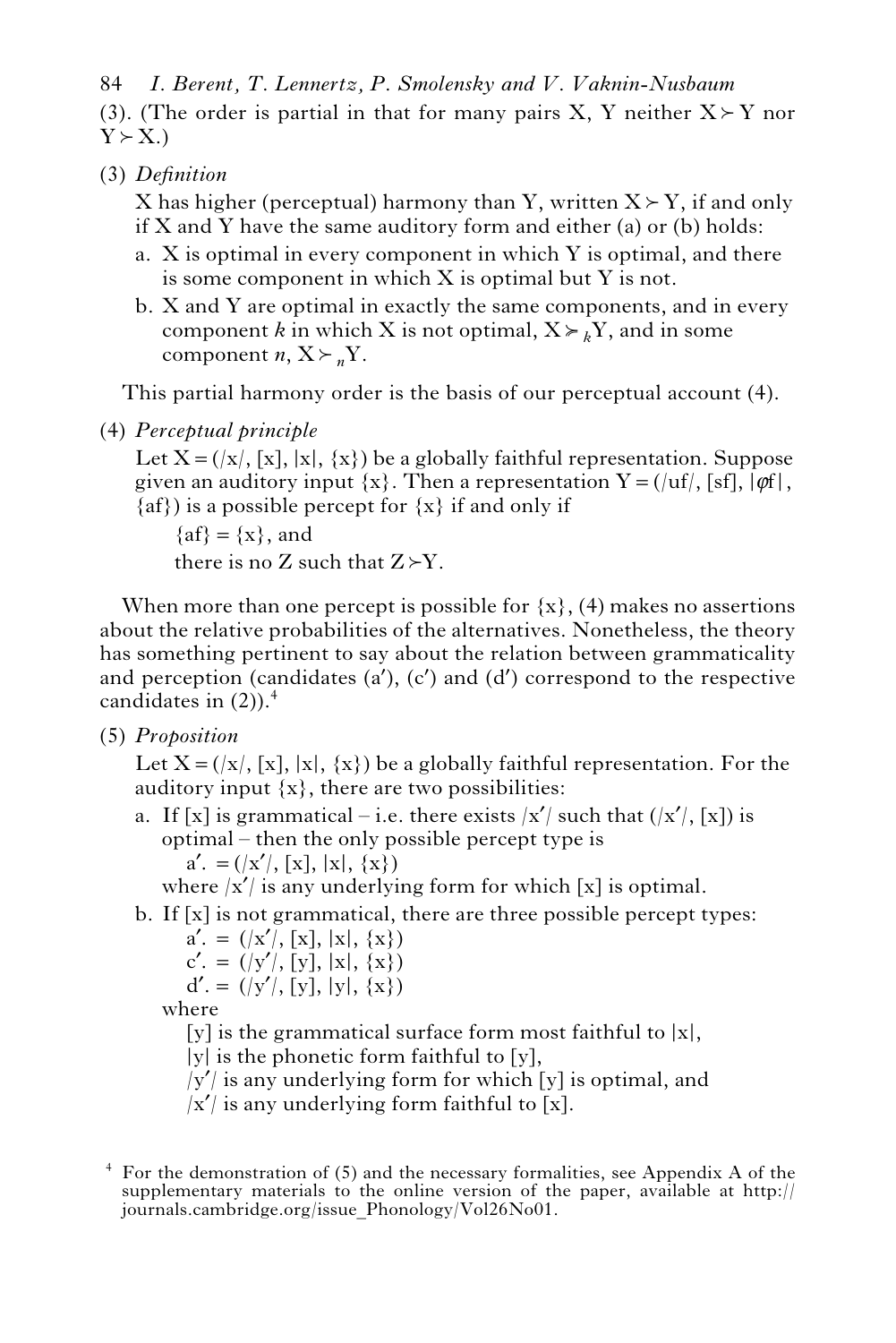#### *Listeners' knowledge of phonological universals* 85

To apply this account to onset clusters, suppose that the auditory input is  $\{mIf\}$ , which we abbreviate  $\{m\}$ ; the phonetic form faithful to this is |ml|, the phonetic representation of an onset cluster. According to (5), for a speaker of a language (like Russian) for which *ml* is a grammatical onset, the only possible percept type is one in which the cluster is represented as such at both surface and phonetic levels. For a speaker of a language (like English) for which *ml* is not a grammatical onset, this type of percept is also possible, but there are other possibilities, which, according to (5b), depend on which grammatical surface form is most faithful to the phonetic form of the input,  $|m|$ . For concreteness, let us assume this to be [mal]. Then, in addition to the globally faithful percept  $X$ , a possible percept for the English speaker is  $(|m=1|, |m=1|, |m|)$ : although the phonetic features of the cluster are faithfully perceived (|ml|), the underlying and surface forms that are perceived have the form *mal*. The other possible percept type is  $(|m=1|, |m=1|, |m=1|)$ ; the phonetic features constitute a representation  $|m$  all that is not faithful to that auditory form  ${m}$ , but is faithful to the perceived surface form [məl].

At this point, then, the prediction concerning an auditory cluster stimulus {ml} is that Russian speakers will perceive it as a cluster at phonological and phonetic levels (because [ml] is grammatical for them), while English speakers' perceptions will be a mixture of *ml* and *mal* at all non-auditory levels: underlying, surface and phonetic form (see also Boersma & Hamann, to appear).

An important feature of the present account is that even when the unfaithfulness of a percept is in the lowest-level component, between the phonetic and auditory representations, this unfaithful percept is only made possible by the ungrammaticality in the highest-level component of the globally faithful candidate. This ungrammaticality is the source of all types of unfaithfulness, for without it, the globally faithful candidate provides the only possible percept.

1.4.4 *Probabilistic grammars.* We have assumed so far that the grammars of Russian and English simply declare [ml] as grammatical and ungrammatical respectively. The insufficiency of this straightforward assumption for accounting for graded performance observed experimentally has led to the adoption of various stochastic forms of OT. For example, to account for graded production accuracy for ungrammatical clusters, Davidson *et al*. (2006) propose that while the 'base' position of faithfulness constraints in the grammar of English is such as to render a cluster like [ml] ungrammatical, speakers can promote faithfulness constraints to higher positions by allocating additional cognitive resources; in some of these higher positions, [ml] becomes grammatical. The differential probabilities of success at producing marked clusters can be explained by rankings of markedness constraints in the grammar of English which, while normally 'hidden' because all these constraints outrank faithfulness and equally block output of the correspondingly marked forms, become visible as faithfulness is stochastically promoted during production.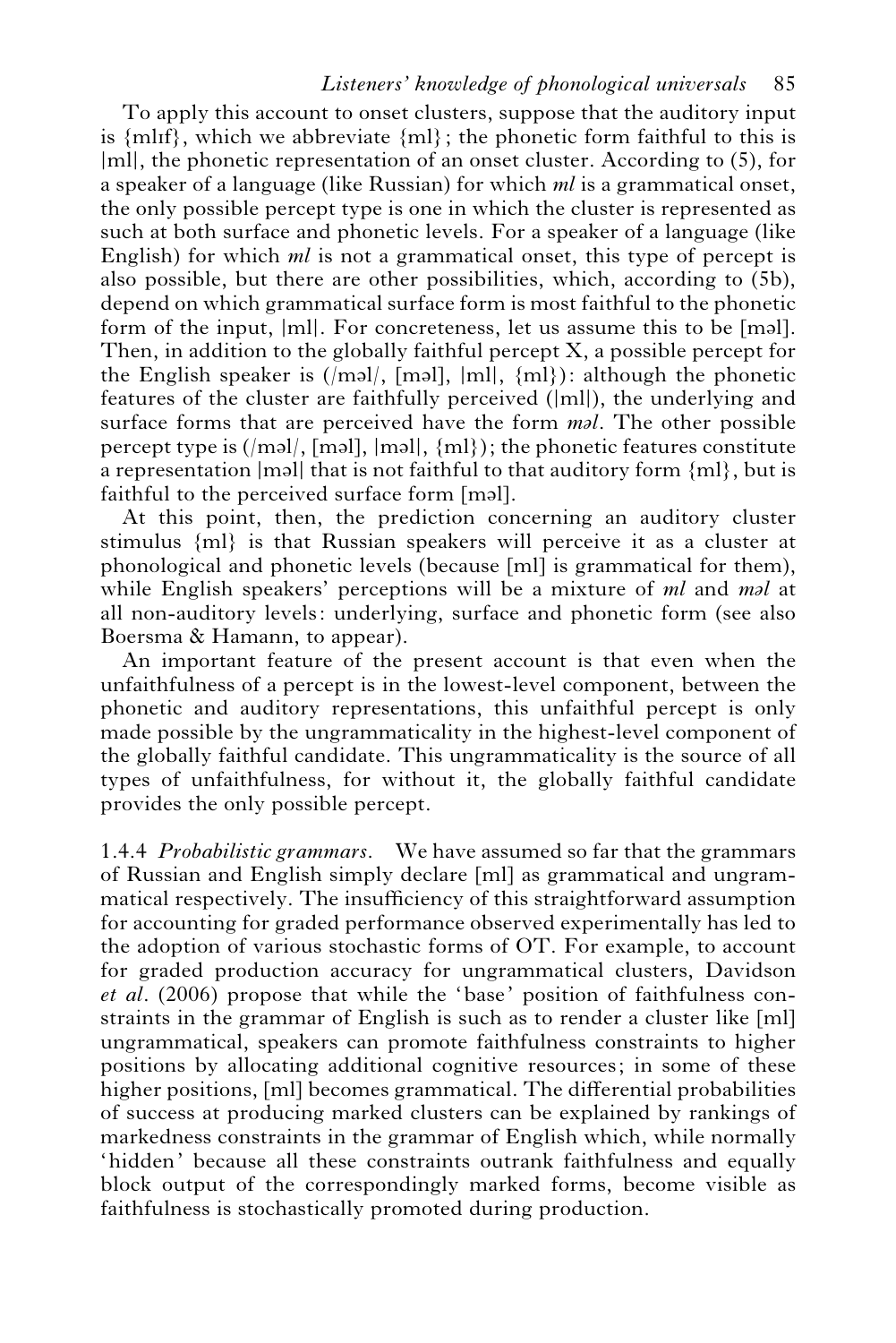The same account of graded performance through stochastic OT can be applied to perception. In our case, the relevant hidden rankings are universal ones: the sonority-sequencing violations of [md] are higher ranked than those of [ml]. In English, the base position of faithfulness is lower than the markedness constraints violated by both clusters, but when the relevant faithfulness constraints are promoted to some degree, they can outrank the lower markedness constraints violated by [ml], rendering it grammatical. With still higher promotion of faithfulness, both [ml] and [md] become grammatical. Regardless of the relative probabilities of the different degrees of promotion, the probability that [ml] is grammatical must exceed that of [md]: every ranking that renders [md] grammatical also renders [ml] grammatical. Thus exactly the same formal structure of OT that explains implicational typological universals can explain relative accuracy rates in performance.

Combining this stochastic OT account of the English grammar with our perceptual theory (5), we can derive the following result: the probability that English speakers will necessarily perceive a cluster as such (because it is grammatical) – i.e. act like Russian speakers – is greater for the input {ml} than for {md}. For those rankings of the English grammar for which {ml} is ungrammatical, (5) asserts that the globally faithful percept is one possibility, despite the violation of \*M[ml] that renders it ungrammatical. The same is true for  $\{md\}$ , but now the fatal violation  $^*M$ [md] is even higher ranked; if this means that the globally faithful percept for  ${md}$ is less likely than that for  ${m}$ , it follows that  ${m}$  is less likely to be perceived as a cluster than {ml} across *all* the stochastic grammars of English.

While the details of the stochastic perception account remain to be fully fleshed out, it is reasonable to conclude that the theory sketched here predicts a higher probability that English speakers will perceive a cluster at the level of surface form for  ${m}$  than  ${m}$ . We now proceed to review the experiments we used to test this prediction.

#### **1.5 Experimental tasks and predictions**

The experimental paradigms we use to test the prediction of greater accuracy for less marked onsets are as follows. Experiment  $1$  (§2.1) uses a syllable-count task (e.g. 'Does *md*I*f* consist of one syllable or two?'); Experiment 2  $(\S 2.2)$  investigates speakers' ability to distinguish monosyllabic forms from their disyllabic counterparts in an AX task (e.g. 'Is *mdif* identical to *madif*?'). If sonority falls are more likely to trigger perceptual epenthesis than sonority rises, then onsets of falling sonority should be more likely to be perceived as disyllabic (in Experiment 1) and to be judged as identical to their disyllabic counterparts (in Experiment 2). To seek further evidence concerning whether sonority falls are perceived less faithfully than sonority rises, Experiment  $3$  (§2.3) examines the accuracy of participants' orthographic transcription of these onsets.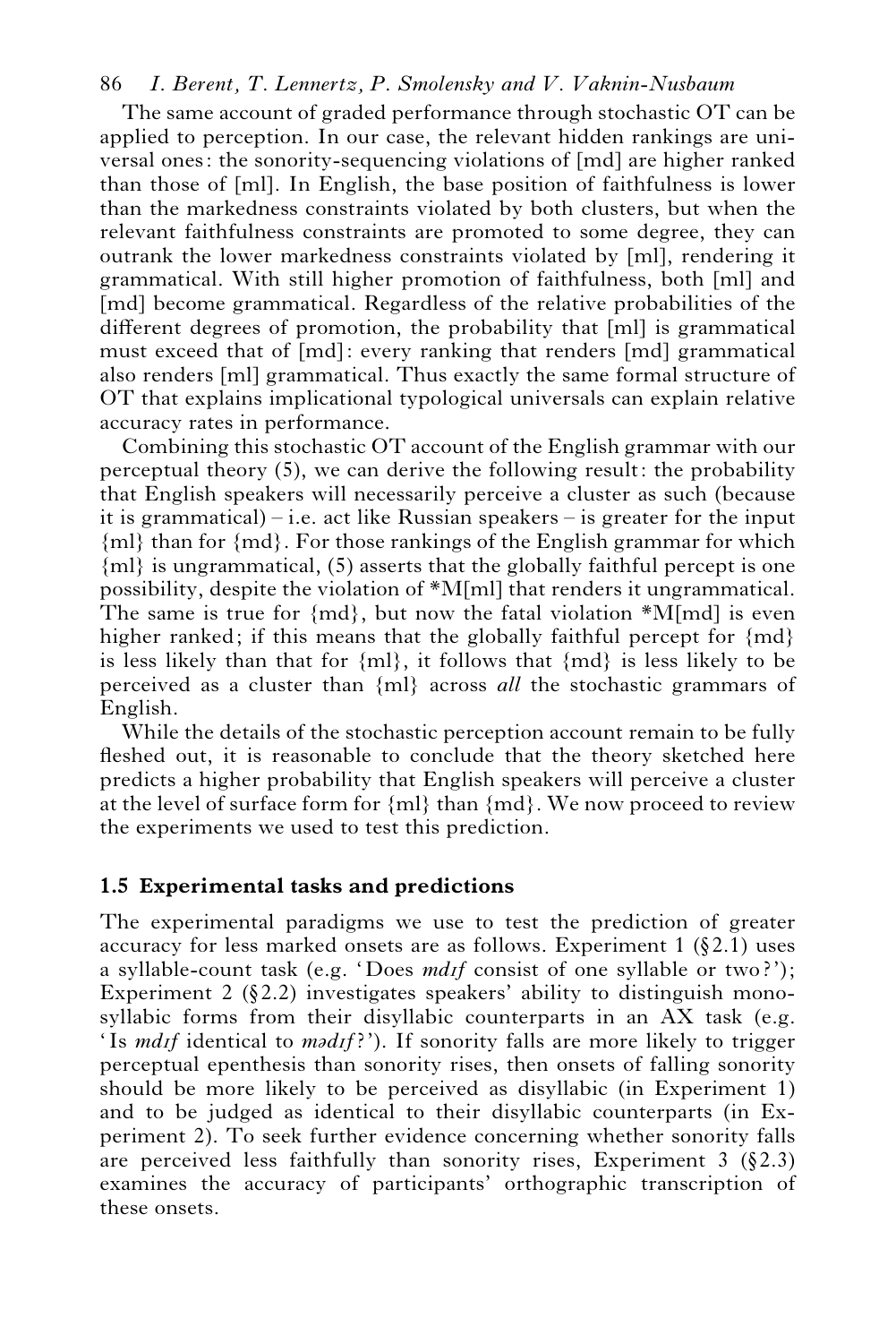#### *Listeners' knowledge of phonological universals* 87

To test the possibility that the misperception of sonority falls is not due to artefacts of our materials that prevent extraction of the phonetic cues for these clusters, Experiments  $4$  and  $5$  ( $\S$ 3.1) use syllable-count and AX tasks to examine whether the same items can be perceived accurately by speakers of Russian – whose language allows such cluster types. If the materials are artefact-free, we predict high accuracy for these speakers. To test whether difficulties processing the relevant acoustic cues are critical for English speaker's misperceptions, Experiment  $6$  (§3.2) probes the perception of stimuli presented visually: printed materials. Skilled readers are known to engage phonological representations even when they silently process printed stimuli (Van Orden *et al*. 1990, Berent & Perfetti 1995). If, as posited by our theory, the source of English speakers' perceptual inaccuracy with the auditory form  ${m}$  is ultimately grammatical – a consequence of the correct functioning of grammatical knowledge, not incorrect functioning or inadequacy of knowledge relating phonetic form to either surface or auditory form – then phonological markedness is predicted to have effects on performance with printed materials similar to its effects with auditory stimuli.

Generally speaking, cognitive preferences are often manifest in contrasts in reaction time as well as accuracy. And indeed, Berent *et al*. (2007) and Berent *et al*. (2008) found that, in addition to accuracy, response time was often observed to correlate with markedness: more marked onsets are perceived less rapidly as well as less accurately. Thus we report response time as well as accuracy measures below.

# **2 Are marked onsets more frequently misperceived ?**

# **2.1 Experiment 1**

Experiment 1 compares sonority rises and falls for their likelihood to undergo repair in a syllable-count task.

2.1.1 *Participants, materials and procedure.* Twenty-six native English participants, students at Florida Atlantic University, took part in the experiment in partial fulfilment of a course requirement. The materials consisted of twelve pairs of monosyllabic non-words and their disyllabic counterparts. Monosyllabic non-words had an unattested onset cluster and were arranged in pairs for which the onsets manifested a rise and a fall in sonority respectively (e.g. *mlif, mdif;* see Table I). The disyllabic materials differed from their monosyllabic counterparts only in the presence of a schwa between the onset consonants (e.g. *ml*I*f–m*@*l*I*f*). Experiment 1 (and all subsequent experiments) also included twelve monosyllabic onsets consisting of nasal–nasal combinations and their disyllabic counterparts. These were originally included to explore speakers' perception of onsets with a sonority plateau. However, as discussed in  $\S 1.4$ , nasal–nasal sequences are additionally marked for reasons other than sonority: they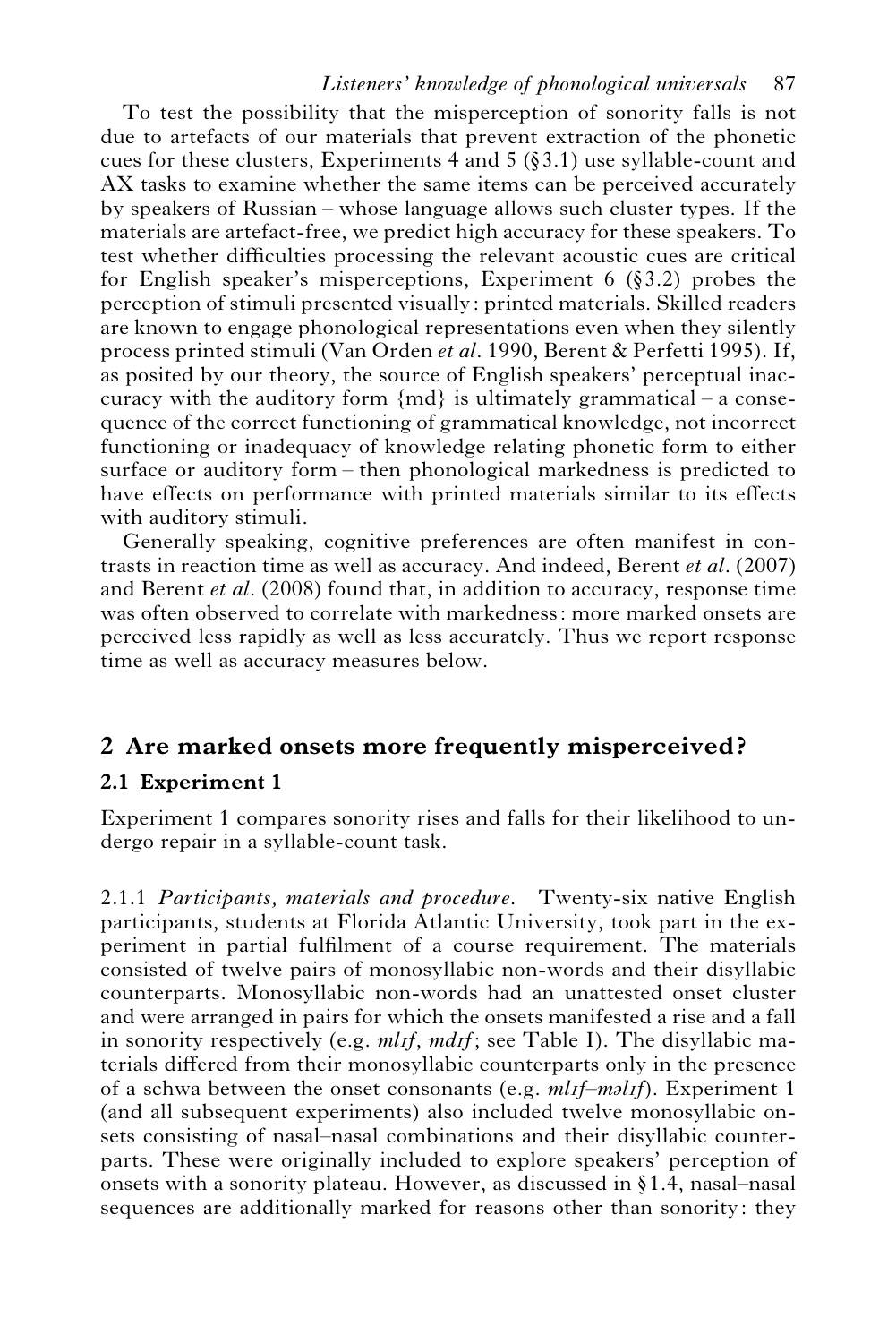| sonority rise       | sonority fall     |
|---------------------|-------------------|
| mlif                | mdif              |
| mlef                | mdef              |
| mlæk                | mdæk              |
| mlɛb                | mdeh              |
| $ml$ <sub>A</sub> p | md <sub>A</sub> p |
| mlek                | mdek              |

| sonority rise      | sonority fall     |
|--------------------|-------------------|
| nwat               | nbat              |
| nwik               | nbīk              |
| nwef               | nbef              |
| nwag               | nbag              |
| n w <sub>A</sub> f | nh <sub>A</sub> f |
| nwad               | nbad              |

# *Table I*

Materials used in the experiments.

violate the OCP for manner.<sup>5</sup> Because the theory of sonority sequencing alone cannot make predictions concerning their markedness relative to the rising- and falling-sonority sequences, they will not be discussed further here. Thus, each participant was presented with a total of 72 trials: 12 item pairs  $\times$  3 types (sonority rises, falls and plateau fillers)  $\times$  2 syllables (mono*vs*. disyllabic).

The disyllabic non-words were produced naturally, by a female native English speaker in the sentential context 'This is X' (e.g. '*This is malif*'), with final stress. To equate the items for length, they were produced by aligning the onset of each of the words with a metronome at a rate of 100 beats per minute. The monosyllabic non-words were next obtained by excising the pretonic vowel from the disyllabic counterpart at the zerocrossings – a procedure designed to align the two ends of the spliced waveform in order to avoid acoustic artefacts of splicing (e.g. clicks). The beginning of the vowel was defined using waveform and spectrogram inspection by the increase in the amplitude of F1 (around 660 Hz) and F2 (around 1950 Hz). The ending of the vowel was defined as follows. When the vowel preceded a nasal, the ending was defined by the decrease in energy in F1 (low F1, around 660 Hz) and the decrease in energy of F2 (around 1800 Hz, though this pattern was not consistent across items). When the vowel preceded an approximant, the vowel ending was defined by the increase in F2 (for *l*) or decrease in F2 (for *w*). Finally, vowels

5 An inspection of cross-linguistic typology (Greenberg 1978: universals 9–10) suggests that onsets and codas consisting of two nasal consonants violate a restriction against a shared manner of articulation that is particularly severe for nasals. To document this fact, we compared the distribution of coda plateaus with stops, fricatives and nasals in Greenberg's typology (Greenberg provides the relevant data only for codas, but documents similar manner-restrictions for onsets and codas). Despite their identical sonority profile, the distributions of these clusters differ reliably. Not only are nasal plateaus  $(19\%$  of the sample) less frequent than fricative plateaus  $(41\%$  of the sample) and stop plateaus  $(49\%$  of the sample), but the presence of nasal plateaus implies the presence of fricative plateaus ( $\chi^2(1)=8.78$ , p $\lt 0.004$ ) and stop plateaus  $(\chi^2(1)=8.70)$ , p < 0.004) even after adjusting for the frequency of each of these types in the sample.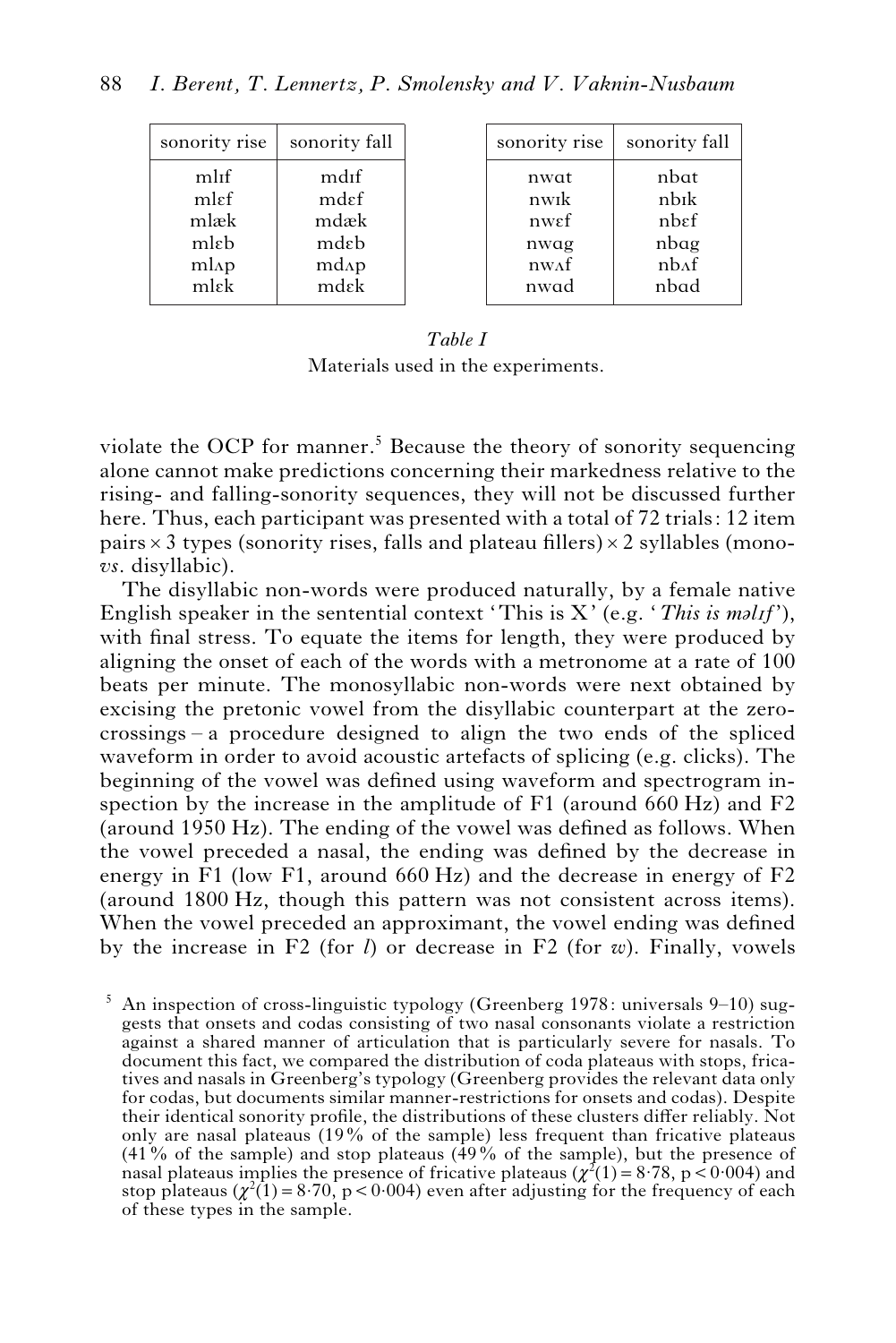|                    | response accuracy | $\frac{0}{6}$ correct) |                                               | response time<br>(in ms) |
|--------------------|-------------------|------------------------|-----------------------------------------------|--------------------------|
|                    | sonority rise     |                        | sonority fall   sonority rise   sonority fall |                          |
| monosyllabic items | $90-1$            | 70.8                   | 1273                                          | 1300                     |
| disyllabic items   | 92.4              | 93.6                   | 1328                                          | 1320                     |

#### *Table II*

Mean response time and accuracy in Experiment 1.

preceding a stop were defined by the decrease in energy in all formants associated with the stop closure. All inspections were carried out by both eye and by ear, using the waveform and spectrogram. To ensure that differences in responses to the monosyllabic forms were not due to differences in the salience of their counterpart as disyllables, disyllabic forms of rising and falling sonority were equated for the duration of their pretonic vowel (for sonority rises, the mean  $M = 170$  ms (SD = 16 ms), for sonority falls,  $M = 166$  ms (SD = 24 ms),  $F < 1$ ). The durations of the monosyllabic forms were  $M = 1005$  ms (SD = 116 ms) and  $M = 1097$  ms (SD = 87 ms), for sonority rises and falls respectively.

Participants were seated near a computer screen wearing headphones. They initiated a trial by pressing the space bar, resulting in the presentation of an auditory stimulus. Participants were asked to quickly indicate whether the stimulus contained one syllable or two, using the  $1'$  and  $2'$ keys respectively. To illustrate the task, participants were first given a practice session with existing English words (e.g. *polite*, *plight*). In Experiments 1–6, trial order was randomised. Response times are reported from the stimulus onset.

2.1.2 *Results and discussion.* In this and subsequent experiments we excluded outliers (responses falling 2.5 SD above or below the grand means, fewer than 3% of the total responses) from the analyses of response latencies. Response accuracy was analysed as the proportion of correct responses. The effect of onset type was evaluated using ANOVAs, conducted using both participants (F1) and items (F2) as random variables. Here and henceforth, when reporting statistics, 'F1' and 'F2' refer to the ANOVA F-scores by participants and by items respectively.

Responses to disyllabic items (see Table II) were not reliably affected by the markedness of their monosyllabic counterpart (all  $F < 1$ , for response time and accuracy). However onset structure did modulate responses to monosyllabic items (response accuracy:  $F1(1, 25) = 35.61$ ,  $MSE = 0.014$ ,  $p < 0.0002$ ;  $F2(1, 11) = 14.03$ ,  $MSE = 0.016$ ,  $p < 0.004$ ; response time: both  $F < 1$ ): the likelihood of misjudging a monosyllabic item as disyllabic was significantly higher for items including an onset with falling sonority.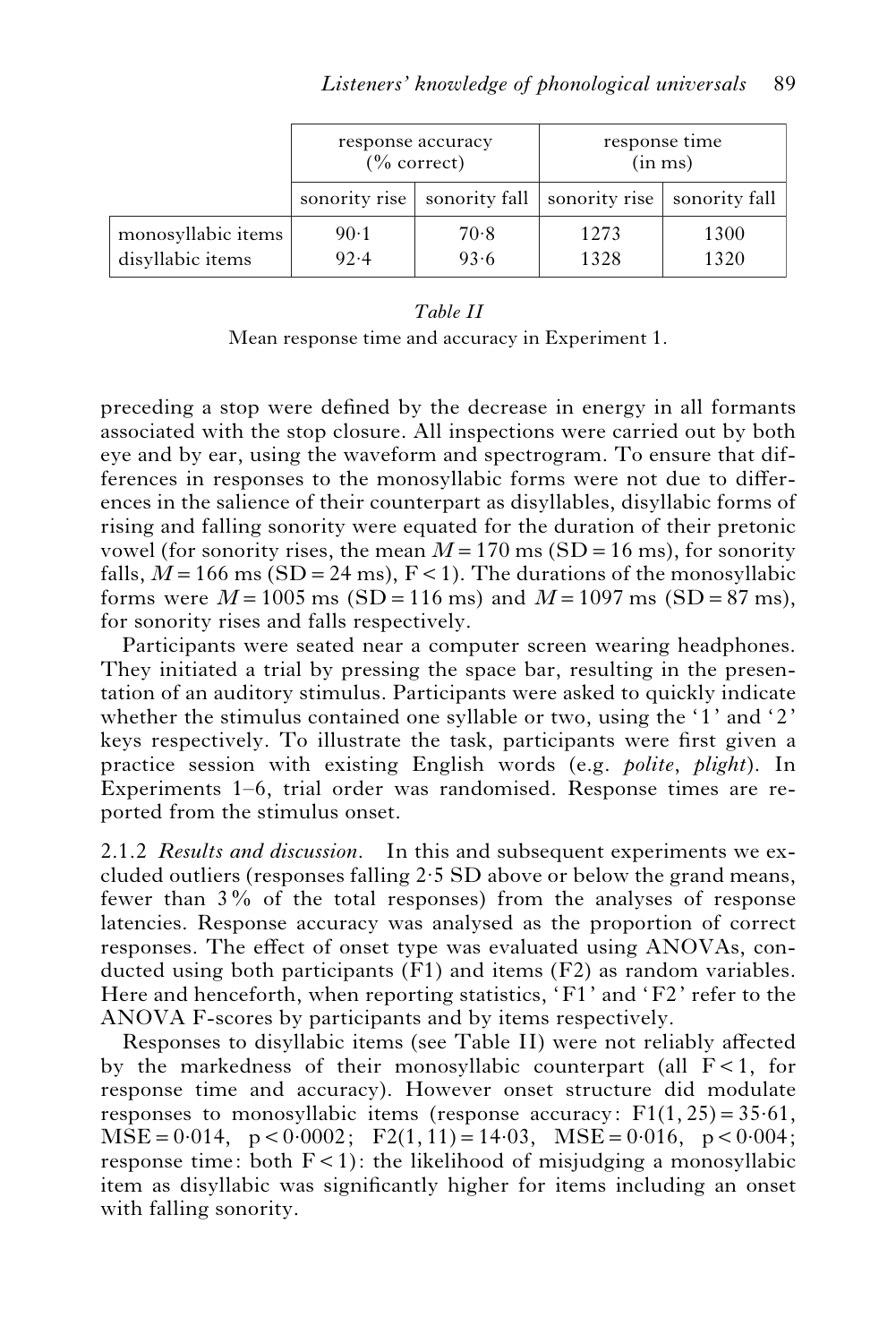Before proceeding to seek further evidence concerning such misperceptions, we wish to comment briefly on some differences between the present findings and the earlier results of Berent *et al*. (2007). In Berent *et al*. (2007: Experiment 1), falls were mostly misperceived as disyllabic (the mean for correct monosyllabic responses was  $14\%$ ), whereas in the present experiment, falls were mostly encoded accurately, as monosyllabic (a mean of  $71\%$ ).

We note two possible explanations for this difference. The first is phonological, and depends on the magnitude of sonority cline: relative to the clusters used in Berent *et al*. (2007), which were mostly liquid– obstruent combinations, the nasal–obstruent clusters used here have a smaller fall in sonority, which may lead to a smaller effect. The second possible explanation is based on phonetic differences in the materials. Unlike the clusters in Berent *et al*., which were recorded naturally by a Russian speaker, the present materials were produced by splicing from recordings by a native English speaker. The familiarity with the English phonetic categories might have allowed our English participants to better identify the initial consonants as adjacent. The acoustic properties of the present stimuli are considered further in  $\S 3.1$ .

Whether the advantage of nasal-initial falls relative to liquid-initial ones is due to phonetic or phonological sources is a matter for further research. For our present purposes, however, more crucial is the convergence across the two types of materials. In both cases, sonority falls were more likely to trigger disyllabic misperception than rises.

#### **2.2 Experiment 2**

Experiment 2 directly examines whether English speakers perceive marked onsets epenthetically by eliciting identity judgments. Twentyfour native English speakers, students at Florida Atlantic University, took part in the experiment in partial fulfilment of a course requirement. The materials were the same stimuli used in Experiment 1. They were arranged in pairs. Pair members were either identical (either monosyllabic or disyllabic) or epenthetically related (*ml*I*f*-*malIf*; or *malIf-mlIf*, with the order counterbalanced). The materials were next arranged in two lists, matched for the number of stimuli per condition (target  $type \times identity \times order$ ) and counterbalanced, such that, within a list, each item appeared in either the identity or the non-identity condition. Each participant was presented with both lists, with order counterbalanced across participants.

Each trial began with a fixation point (\*). Participants initiated the trial by pressing the space bar, triggering the presentation of the first auditory stimulus, followed by the second (onset asynchrony=1500 ms). Participants responded by pressing the '1' or '2' keys, for 'identical' and 'nonidentical' responses respectively. Slow responses (RT>2500 ms) received a computerised warning signal. Prior to the experiment, participants were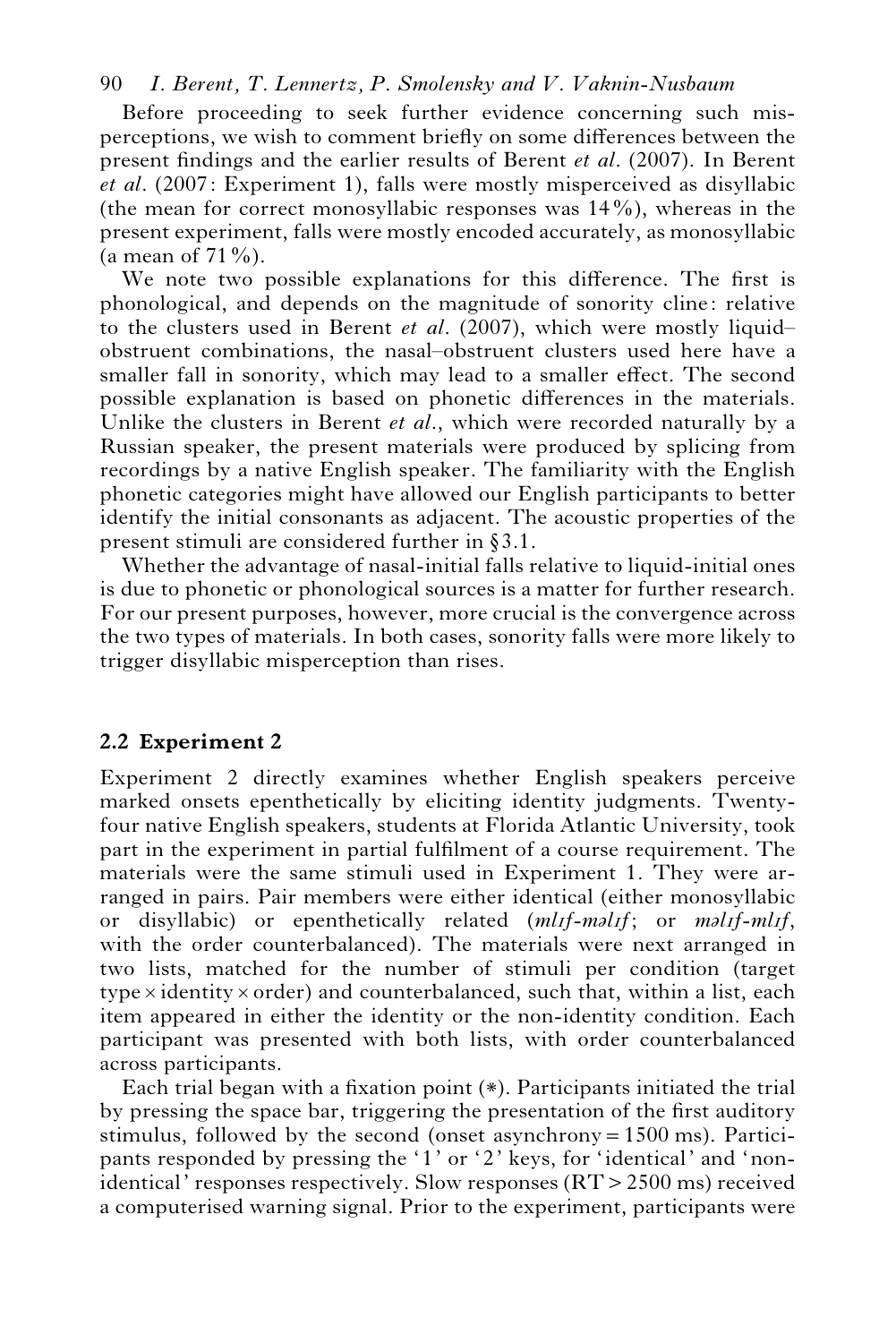|                                                                       | onset type                    |                             |  |
|-----------------------------------------------------------------------|-------------------------------|-----------------------------|--|
|                                                                       | sonority rise<br>(e.g. m lif) | sonority fall<br>(e.g. mdf) |  |
| response accuracy $\left(\%\right)$ correct)<br>response time (in ms) | $80-7$<br>1120                | 72.6<br>1121                |  |

#### *Table III*

Mean response time and accuracy to non-identical items in Experiment 2.

given a short practice using English words (e.g. *plight*–*plight vs. polite*– *plight*).

Responses to identity trials were generally accurate (*M*=95.2%) and fast (*M*=1129 ms). Our main interest concerns responses to non-identical items (see Table III). Participants were significantly more likely to misperceive monosyllabic items as identical to their disyllabic counterparts for items with sonority falls compared to rises  $(F1(1, 23) = 4.38$ , MSE =  $0.018$ , p <  $0.05$ ; F2(1, 11) = 5.63, MSE = 0.007, p < 0.04; for response time both  $F < 1$ ).

# **2.3 Experiment 3**

The greater likelihood of misperceiving onsets of falling sonority is consistent with the hypothesis that the markedness of sonority falls impedes their faithful encoding. As pointed out by Peperkamp (2007), however, the existing results do not strictly demonstrate that such onsets are represented less faithfully: they show that sonority falls are more likely to undergo *epenthesis* than rises. Although there is every reason to believe that that the rate of epenthesis reflects the rate of unfaithful encoding, a divergence is logically possible – when *non*-epenthetic misperceptions are taken into account, it is conceivable that they could reverse the conclusion, with less marked onsets being overall less faithfully encoded than more marked onsets. Accordingly, it is desirable to seek converging evidence from tasks that can identify all kinds of unfaithful encoding. To this end, Experiment 3 used a transcription procedure. In each trial, participants were presented with an auditory word, and were asked to transcribe it using English orthography. If the representation of marked onsets is less faithful, then marked onsets should be less likely to elicit correct transcriptions.

Sixteen native English speakers, students at Florida Atlantic University, took part in the experiment in partial fulfilment of a course requirement. The materials were the twelve pairs of monosyllabic non-words used in Experiment 1. To approximate the conditions used in our previous experiments, we presented the monosyllabic items mixed with their disyllabic counterparts, which were treated as fillers (i.e. unanalysed).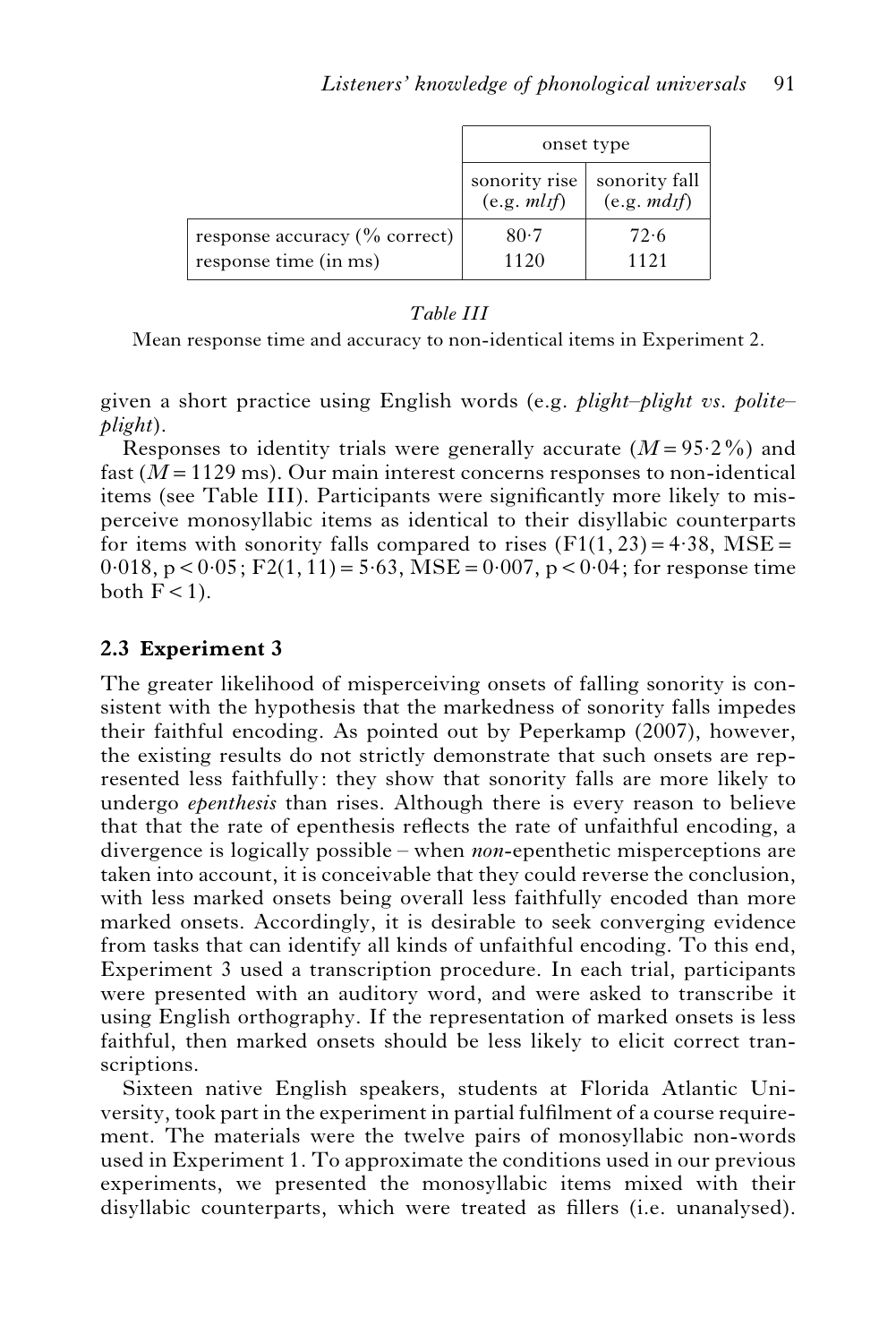Participants were seated at a computer, wearing headphones. They initiated each trial by pressing the space bar, triggering the presentation of a single auditory stimulus. Participants were asked to transcribe the item on a piece of paper using English orthography.

Participants correctly transcribed monosyllabic forms on only 45% of the trials. Errors in the transcription of the onset included epenthesis (e.g.  $mli\dot{f} \rightarrow melif$ ; 8.3% of the total responses), prothesis (e.g. *mlif*) $\rightarrow$  *emlif*; 2.8% of the total responses), consonant substitution (e.g.  $mli\tau \rightarrow nli\tau$ ; 13.3% of the total responses), consonant deletion (e.g. *mlif*  $\rightarrow$  *lif*; 22.1% of the total responses), and others (omissions, lexicalisations and radical changes to the input, a total of 8% of the total responses). However, the rate of each of these error types was not reliably modulated by onset structure (all  $p > 0.05$ ). The insensitivity of the error patterns to onset type is likely due to individual differences, prompted by the susceptibility of this offline procedure to problem-solving strategies. For example, participants could have discerned that all onsets begin with a nasal consonant, either *m* or *n*, and consequently determined the initial consonant by guessing (a possibility supported by the high rate of C1 substitution, e.g.  $mdi\rightarrow ndif$ ). Because individual participants might differ in their susceptibility to such strategies and the number of participants is small, the error variance across participants is expected to be high, reducing sensitivity even further.

Despite these limitations, the transcription task was nonetheless sensitive to onset structure. A planned comparison yielded an effect of onset that was significant by items  $(t2(1, 11)=3.17$ , MSE = 13.5, p < 0.007) and marginally so by participants  $(t1(1, 15) = 1.71$ , MSE = 3.88, p < 0.06, one tail). Onsets with rising sonority were transcribed correctly in 50.5% of trials, but those with falling sonority in only  $40.6\%$ .

# **3 The representational level of cluster misperception**

The results of Experiments 1–3 demonstrate that more marked onsets, with falling sonority, are more likely to be misperceived than less marked onsets, with a sonority rise: such marked onsets are more likely to be misperceived as disyllabic (Experiment 1), such misperception persists even when participants are explicitly asked to discriminate such items from their disyllabic counterpart (Experiment 2) and the reduced probability of faithful perception of marked onsets remains when all types of unfaithfulness are available for report in transcription (Experiment 3). We now turn to the question of the level of representation at which unfaithful encoding occurs. This topic has received considerable attention in the context of loanword adaptation, with some researchers emphasising the role of phonetics (e.g. Peperkamp *et al*. 2003, Peperkamp *et al*. 2008), others the role of phonology (e.g. Broselow & Finer 1991, Silverman 1992, LaCharité  $\&$  Paradis 2002, Yip 2006). Recall that in our account of perception, unfaithfulness can occur at multiple levels, although the possibility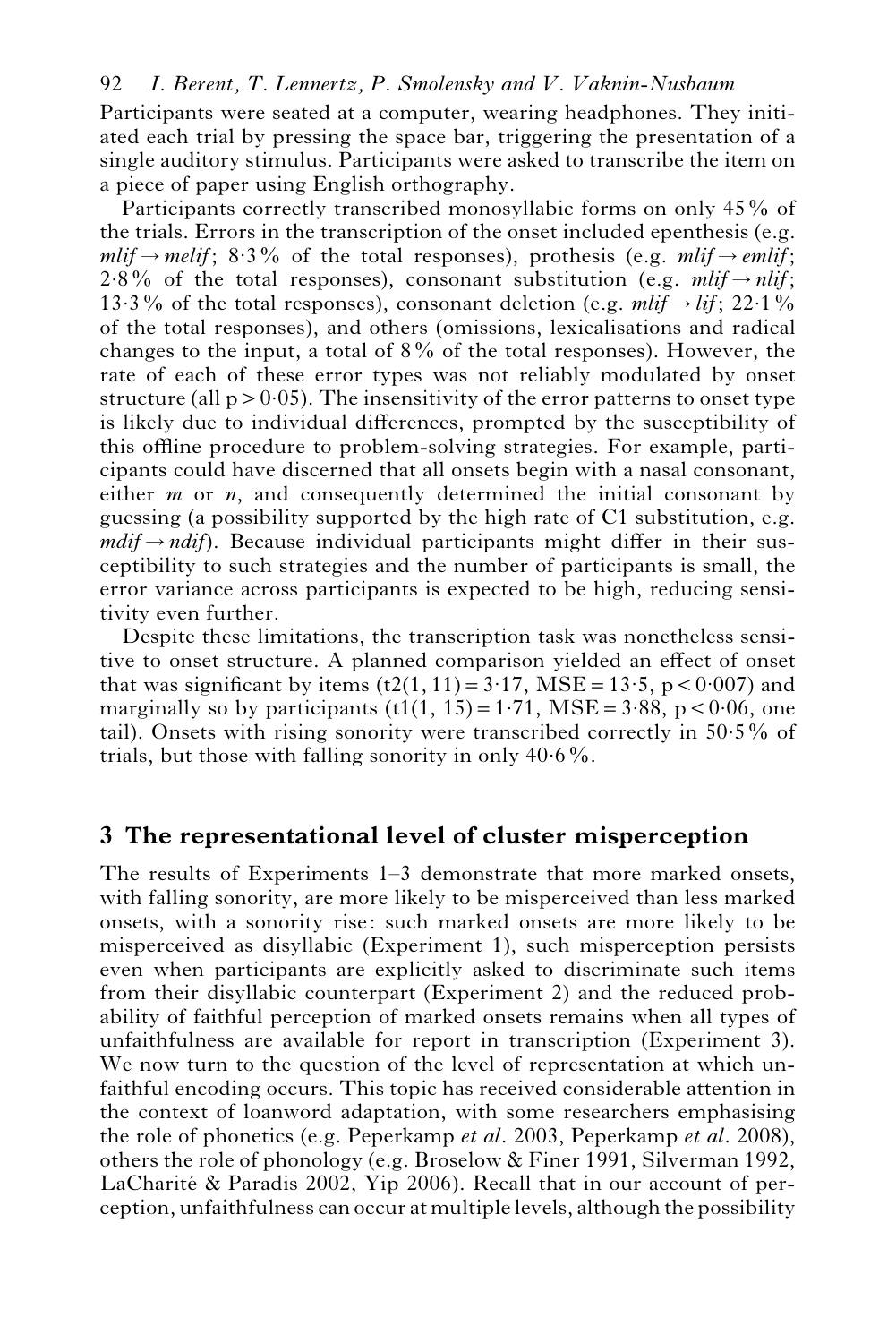of an unfaithful percept, even at low levels, is only made possible by ungrammaticality, at the highest level, of the globally faithful candidate  $(§1.4.3).$ 

That these misperceptions of unattested clusters are indeed a consequence of the correct functioning of grammatical knowledge – as opposed to incorrect functioning or inadequacy of knowledge relating phonetic form to either surface or auditory form – is examined further in §3.2. But first we wish to deal with another possibility: that what we consider 'misperception' is merely a low-level consequence of stimulus artefacts. Perhaps the increased likelihood of perceptual epenthesis for sonority falls reflects our failure to fully remove pretonic vowels when splicing them out of their disyllabic counterparts.<sup>6</sup>

# **3.1 Is the misperception of sonority falls due to stimulus artefacts ?**

To assess the possibility that the 'clusters' in our stimuli are acoustically defective, failing to provide adequate evidence for a cluster, we turned to speakers for whom ungrammaticality of the relevant cluster types is not the contributing factor that it is for our English-speaking participants. Russian permits nasal-initial clusters of both increasing (e.g. *ml*) and decreasing (e.g. *mg*) sonority. Three of the particular clusters we used – *nw, md* and *nb* – are not specifically attested in Russian, but as we will see, our Russian participants have no difficulty perceiving these clusters; in our theoretical analysis of  $\S 1.4$ , we thus treat them as accidental gaps rather than the true cases of ungrammaticality we take them to be in English.

If our stimuli are defective in their cues for clusters, Russian speakers should, like English speakers, experience some difficulty in perceiving these stimuli as clusters. To assess this possibility, Experiment 4 uses the syllable-count task and Experiment 5 uses identity judgment.

3.1.1 *Experiment 4.* Twenty-six native Russian speakers, students at the University of Haifa, took part in this experiment. The materials and procedure are as described in Experiment 1  $(82.1)$ , except for the use of Russian (instead of English) words in the practice phase (e.g. *drov* 'log', *darov* 'present').

To gauge the effect of linguistic knowledge on the processing of onset clusters, we compared the performance of Russian speakers to English participants (in Experiment 1) separately, for monosyllabic and disyllabic inputs. Response accuracy is presented in Fig. 2 (with error bars reflecting

 $6\sigma$  An anonymous reviewer notes that our splicing procedure may in effect have induced a bias *against* our hypothesis, since more cues for the pretonic vowel may have been removed from sonority falls than sonority rises.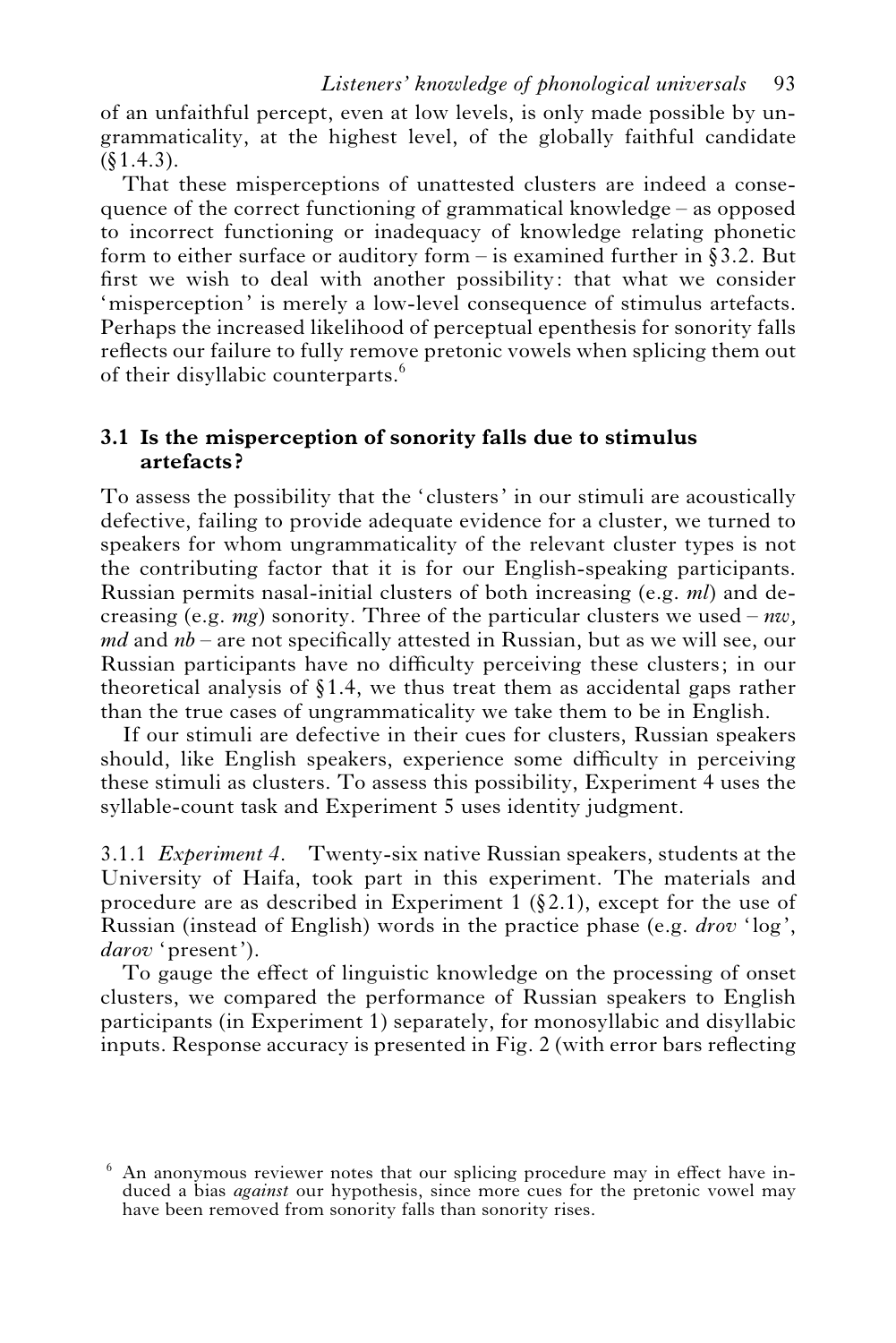

*Figure 2*

Mean response accuracy of English and Russian speakers in the syllable-count task. Error bars reflect confidence intervals, constructed for the difference between the means.

95% confidence intervals for the difference between the means); $^7$  response time is given in Table IV.

*Monosyllabic items*. The responses of Russian and English speakers to monosyllabic items were compared by means of a 2 language  $\times$  2 type ANOVA. The analyses of response time yielded only a marginally significant effect of language  $(F1(1, 50) = 3.66, \text{MSE} = 120,367, \text{p} < 0.07;$  $F2(1, 11) = 8.13$ , MSE = 1675, p < 0.02), suggesting that Russian speakers tended to respond more slowly than English participants, an effect that is likely due to their unfamiliarity with the phonetic categories of the English speaker who produced these recordings. Nonetheless, Russian speakers were significantly more accurate than English participants, resulting in a significant main effect of language in the analyses of response accuracy  $(F1(1, 50) = 30.93$ , MSE = 0.025, p < 0.0002; F2(1, 11) = 39.59, MSE =  $0.0045$ ,  $p < 0.0001$ ). Crucially, the analyses of response accuracy yielded a significant interaction  $(F1(1, 50) = 26.79$ ,  $MSE = 0.008$ ,  $p < 0.002$ ;  $F2(1, 11) = 10.22$ ,  $MSE = 0.012$ ,  $p < 0.009$ ), suggesting that the effect of onset type was modulated by linguistic knowledge. We thus proceeded to test the effect of onset type separately for Russian speakers. The response accuracy of Russian speakers approached ceiling, and it was unaffected by onset type (both  $F < 1.1$ ). Thus, unlike English speakers, Russian speakers were no more likely to misperceive onsets of falling sonority epenthetically relative to sonority rises.

<sup>7</sup> Note that these confidence intervals are constructed for the *difference* between means (i.e. the difference in response accuracy for sonority rises and falls), rather than for absolute means. Loftus & Masson (1994) showed that these two types of confidence intervals are related by a factor of  $\sqrt{2}$ . They further demonstrated that the difference between any two sample means is significant by a two-tailed t-test if and only if it exceeds the confidence interval constructed for the difference between those means (using the same alpha level).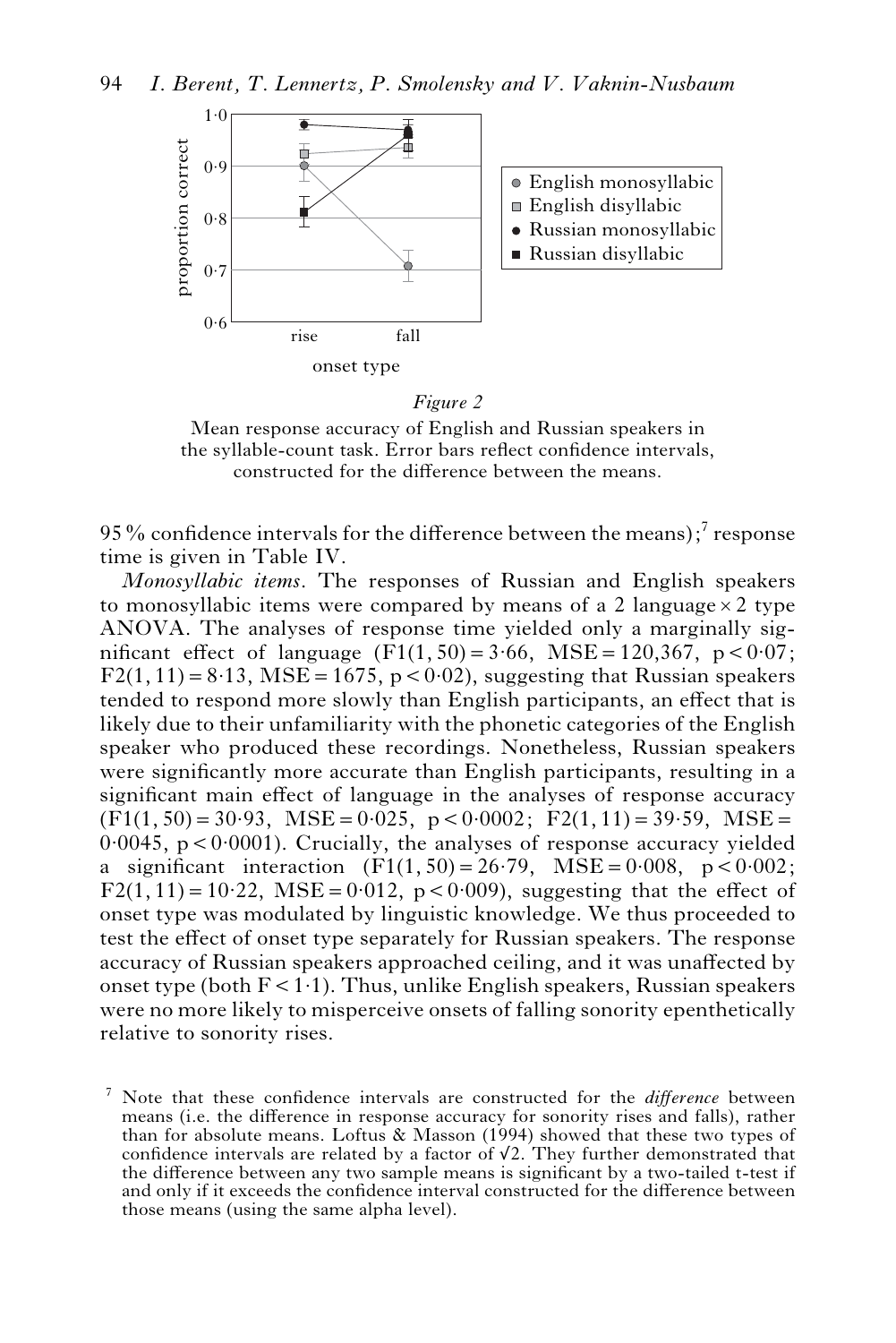*Disyllabic items*. The ANOVA (2 language  $\times$  2 onset type) comparing Russian and English participants yielded a significant interaction in the analysis of response accuracy  $(F1(1, 50) = 19.23, \text{MSE} = 0.006, \text{p} < 0.0001;$  $F2(1, 11) = 15.11$ ,  $MSE = 0.005$ ,  $p < 0.003$ ; for response time, no effect was reliable by participants and items: all  $p > 0.07$ ). Thus, responses to disyllabic items were modulated by language.

|                  | monosyllabic items |               | disyllabic items |               |  |
|------------------|--------------------|---------------|------------------|---------------|--|
|                  | sonority rise      | sonority fall | sonority rise    | sonority fall |  |
|                  | (e.g. m l f)       | (e.g. mdf)    | (e.g. m l f)     | (e.g. mdf)    |  |
| English speakers | 1273               | 1300          | 1327             | 1320          |  |
| Russian speakers | 1402               | 1432          | 1463             | 1430          |  |

#### *Table IV*

Mean response time of Russian and English speakers in the syllable-count task.

A separate analysis of the Russian group showed that the responses of Russian speakers to disyllabic items were significantly affected by onset types: Russian speakers responded more accurately to the counterparts of sonority falls than to the counterparts of rises  $(F1(1, 25) = 28.78$ ,  $MSE = 0.01$ ,  $p < 0.0002$ ;  $F2(1, 11) = 13.65$ ,  $MSE = 0.010$ ,  $p < 0.004$ ). This effect must be due to their linguistic knowledge, rather than stimulus artefacts, as English speakers were equally likely to perceive both types as disyllabic. Indeed, Russian speakers were overall less accurate than English speakers in responding to disyllabic items  $(F1(1, 50) = 3.49$ ,  $MSE = 0.017$ ,  $p < 0.07$ ;  $F2(1, 11) = 12.11$ ,  $MSE = 0.009$ ,  $p < 0.006$ ). The difficulty of Russian speakers in perceiving CaCVC items as disyllabic, a finding that agrees with previous research (Berent *et al*. 2007), might reflect the absence of a pretonic schwa in many dialects of Russian  $(Crosswhite 1999).$ <sup>8</sup> The unfamiliarity (or ungrammaticality) of such structures might have led to their confusion with monosyllabic forms. Interestingly, however, such confusions were more pronounced with the counterparts of sonority rises – a result consistent with previous results for both Russian and English speakers (Berent *et al*. 2007: Experiments 2 and 1 respectively). This may be a result of markedness-driven perceptual competition: since rising-sonority clusters are less marked, as an alternative to the CaCVC percept, CCVC is a stronger competitor when its onset

<sup>8</sup> Unfortunately, we cannot ascertain the precise dialect spoken by participants. Since some dialects of Russian do exhibit an immediately pretonic schwa (Crosswhite 1999), one might wonder whether the difficulty of Russian speakers with disyllabic forms might be due to knowledge of other languages, most notably Hebrew. However, Hebrew does not systematically reduce pretonic vowels, and our subsequent experiments with Hebrew participants using the same materials yielded high response accuracy to disyllabic forms  $(M=93\%)$ . The contrast between the responses of Russian and Hebrew speakers suggests that the difficulty of Russian speakers with disyllabic forms is specifically due to their knowledge of Russian.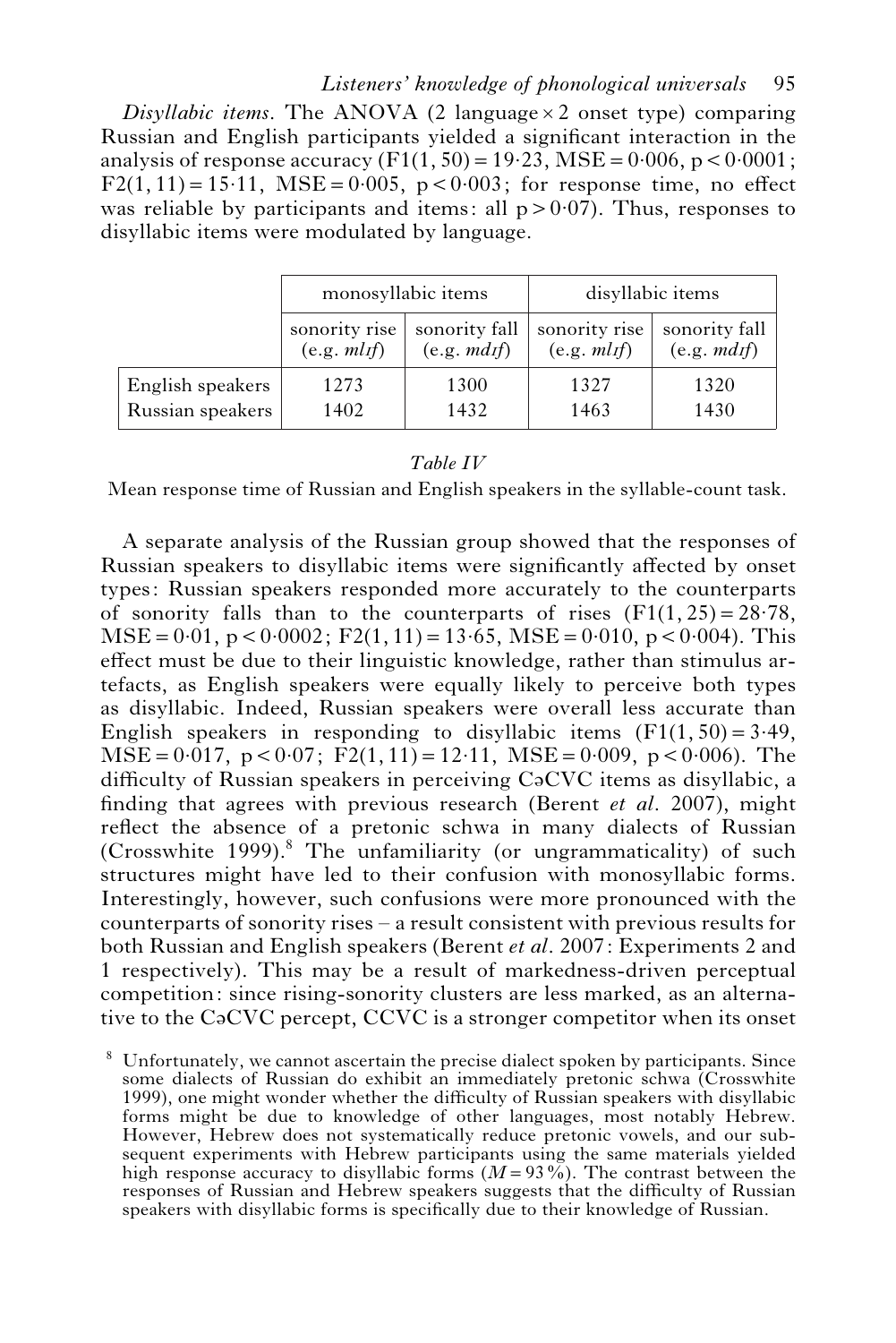

*Figure 3*

Mean response accuracy of English and Russian speakers to non-identical items. Error bars reflect 95% confidence intervals, constructed for the difference between the means.

cluster has rising sonority. Alternatively, this effect may be a consequence of the statistical structure of the Russian lexicon – our present results do not allow us to discriminate between these possibilities. Either way, the findings make it clear that our marked monosyllabic stimuli are perceptible as such, suggesting that the misperception of these items by English speakers is due to linguistic knowledge.

3.1.2 *Experiment 5.* Experiment 5 is the counterpart with Russian speakers of the identity-judgement task of Experiment  $2 (\S 2.2)$ .

Twenty-four native Russian speakers, students at the University of Haifa, took part in this experiment. The materials and procedure are as described in Experiment 2, except for the use of Russian words in the practice phase (e.g. *drov–drov, darov–drov*).

As expected, the responses of Russian speakers in the identity condition were generally fast  $(M=1315 \text{ ms})$  and accurate  $(M=95.7\%)$ . Our main interest is in the effect of linguistic knowledge on participants' ability to discriminate the monosyllabic forms from their disyllabic counterparts. To assess this issue, we compared the responses of English and Russian speakers to non-identity items by means of a 2 language  $\times$  2 onset type analysis. The accuracy means are presented in Fig. 3; response-time means are given in Table V.

The analyses of response accuracy yielded a significant main effect of language (F1(1, 46) = 7.87, MSE = 0.041, p < 0.008; F2(1, 11) = 43.77,  $MSE = 0.003$ ,  $p < 0.0001$ ), demonstrating that Russian speakers were overall more accurate than English speakers in discriminating among nonidentical items. As in the syllable-count task, however, Russian speakers took longer to respond  $(F1(1, 46) = 12.52, \text{MSE} = 62898, \text{p} < 0.001;$ F2(1, 11) = 594.13, MSE = 531.72, p < 0.0001), an effect we attribute to their unfamiliarity with the phonetic categories of the English speaker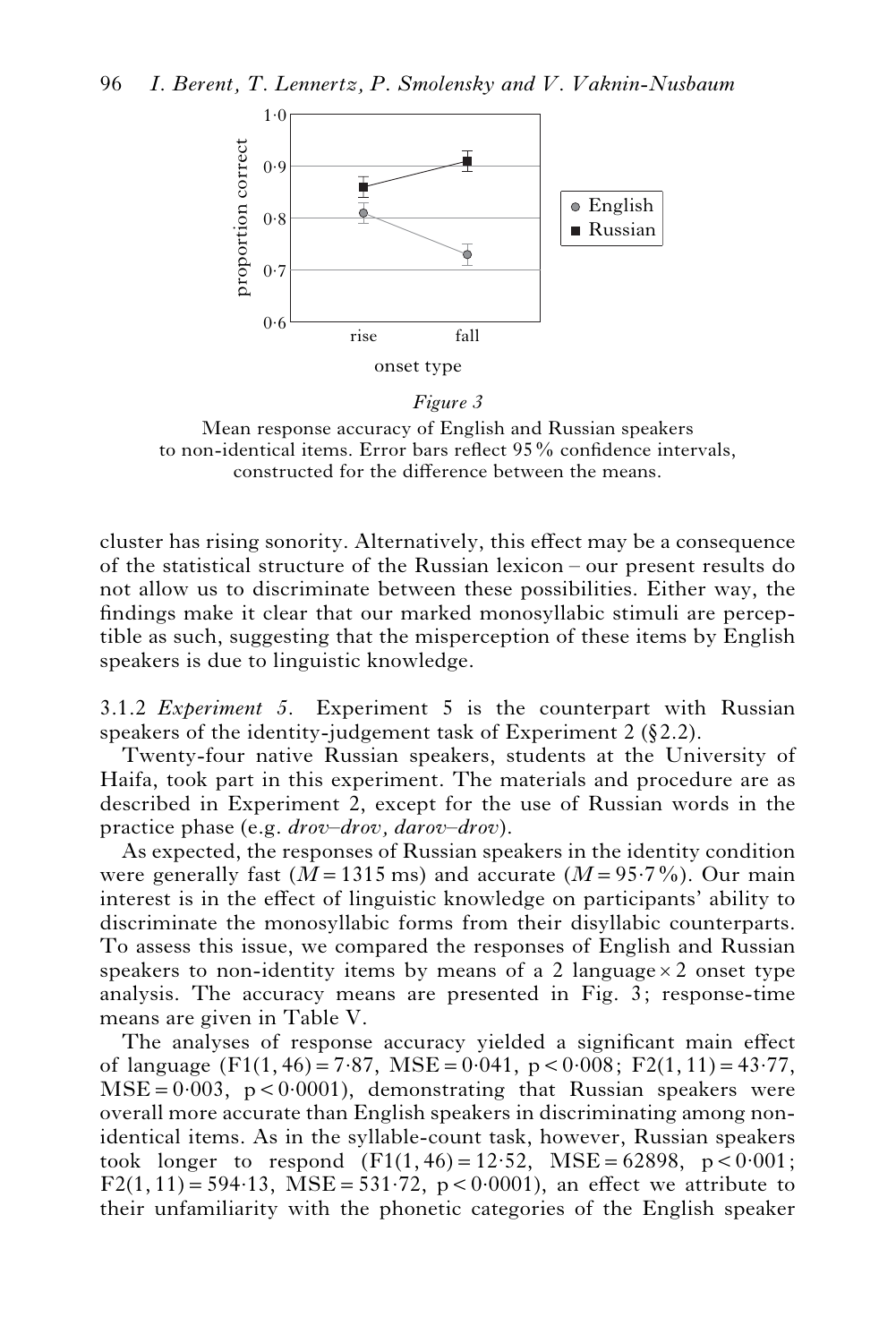|                                      |                               | onset type                  |
|--------------------------------------|-------------------------------|-----------------------------|
|                                      | sonority rise<br>(e.g. m lif) | sonority fall<br>(e.g. mdf) |
| English speakers<br>Russian speakers | 1119<br>1300                  | 1125<br>1305                |

#### *Table V*

Mean response time of Russian and English speakers to non-identical items in Experiment 5.

who produced these items. Importantly, however, linguistic knowledge modulated the effect of onset type, resulting in a significant interaction in the analysis of response accuracy  $(F1(1, 46) = 9.48, MSE = 0.011,$  $p < 0.004$ ; F2(1, 11) = 19.13, MSE = 0.003, p < 0.002; in response time, both  $F < 1$ ).

Recall that, for English speakers, the likelihood of misperceiving sonority falls as identical to their disyllabic counterparts was greater than for sonority rises. In contrast, Russian speakers responded with greater accuracy to onsets of falling sonority relative to sonority rises, an effect significant by participants, and marginally so by items  $(F1(1, 23) = 6.90$ ,  $MSE = 0.005$ ,  $p < 0.02$ ;  $F2(1, 11) = 3.84$ ,  $MSE = 0.004$ ,  $p < 0.08$ ). Russian speakers' inaccuracy with onsets of rising sonority may well be due to their difficulty in perceiving the *disyllabic* form in the pair – a difficulty evident also in the syllable-count experiment. In any event, the results make it clear that our materials of falling sonority are not universally confusable with their disyllabic counterparts.

#### **3.2 The role of phonetic form in the misperception of sonority falls**

We turn now to the hypothesis that English speakers' increased misperception of marked onset clusters is due to their inability to extract accurate phonetic representations of these clusters. Berent *et al*. (2007) argued against this hypothesis by showing that English speakers can perceive marked onsets accurately (as accurately as they perceive their unmarked counterparts) under conditions that encourage attention to phonetic detail (their Experiments 5–6).

The next experiment presents yet a stronger test of this hypothesis. Here, we examine whether the increased misperception of marked onsets emerges for stimuli that are devoid of any acoustic properties – for printed stimuli read silently. The materials and task, identity judgment, are the same as in Experiment 2 (§2.2), except that the words are presented visually, in alternating case (e.g. *mlif–MELIF*). To encourage participants to commit the items to maintenance in phonological working memory – a process that requires the assembly of their phonological structure from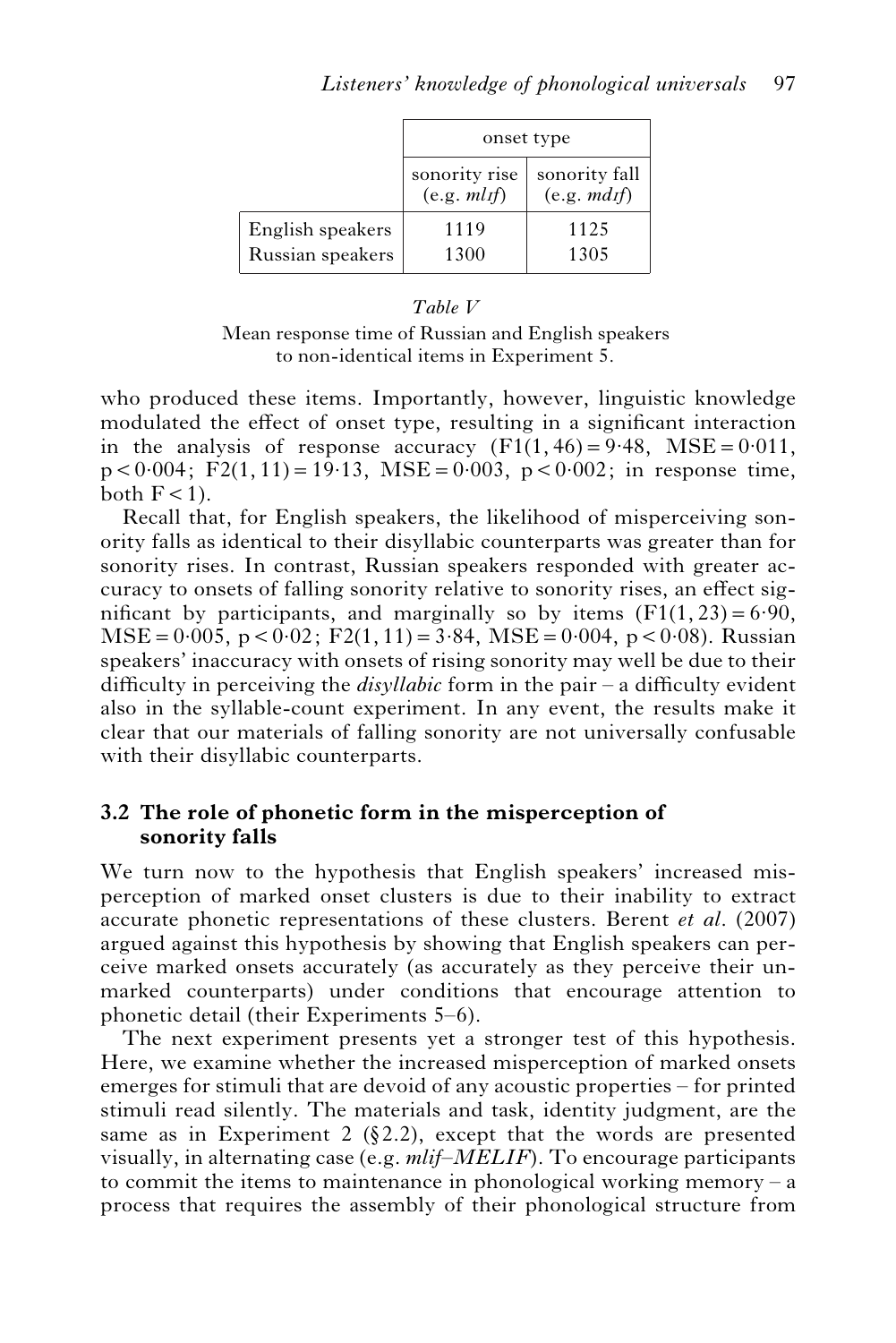print (Baddeley 1986) – we increased the inter-stimulus interval to 2500 ms, an interval longer than that used in Experiments 2 and 5 (which used an onset asynchrony of 1500 ms). Previous research using this procedure with obstruent–sonorant combinations demonstrated its sensitivity to the phonological structure of the materials (Berent & Lennertz 2008): as with auditory materials, participants took longer to distinguish between non-identical items with sonority falls (e.g. *lbif–LEBIF* ) than rises (e.g. *bnif–BENIF* ). Moreover, participants were sensitive to the phonological similarity among the items even when their graphemic overlap was controlled. Specifically, people were quicker to discriminate *blim* from *kelim*, items that differ on two letters and two phonemes, than *clim* from *kelim*, which differ by two letters but only one phoneme. Thus, despite the use of printed materials, we expect participants in the present experiment to be sensitive to the phonological structure of the printed words. If the increased misperception of marked onsets reflects not a low-level failure in processing auditory input but rather the phonological markedness of these onsets, then similar results might emerge with printed materials.

3.2.1 *Experiment 6.* Twenty-four native English speakers, students at Florida Atlantic University, took part in the experiment either in partial fulfilment of a course requirement or for payment. The materials were printed non-words corresponding to the items used in Experiment 2  $(\xi$ 2.2). The structure of the materials was as described in Experiment 2.

Each trial began with a fixation point (\*), which was presented for 100 ms, followed by the first non-word, presented in lower case for 500 ms, a pattern mask (XXXXXX), presented for 2500 ms, and the second non-word, presented in upper case until participants made their response. The procedure was otherwise as in Experiment 2.

Four participants were excluded because their mean accuracy fell 1.5 SD below the group's mean. Response time and accuracy to the identity trials were  $M = 747$  ms and  $M = 89.7\%$  respectively. Our main interest was in the non-identity trials (see Table VI). Readers responded more accurately to onsets with rising sonority than to sonority falls  $(F1(1, 19) = 6.08, \text{MSE} = 0.005, \text{p} < 0.03; \text{F2}(1, 11) = 6.01, \text{MSE} = 0.003,$  $p < 0.04$ ; in response time; both  $F < 1$ ).

|                                                                       | onset type                    |                             |  |
|-----------------------------------------------------------------------|-------------------------------|-----------------------------|--|
|                                                                       | sonority rise<br>(e.g. m l f) | sonority fall<br>(e.g. mdf) |  |
| response accuracy $\left(\%\right)$ correct)<br>response time (in ms) | 90.6<br>774                   | 85.1<br>778                 |  |

#### *Table VI*

Mean response time and accuracy to non-identical items in Experiment 6.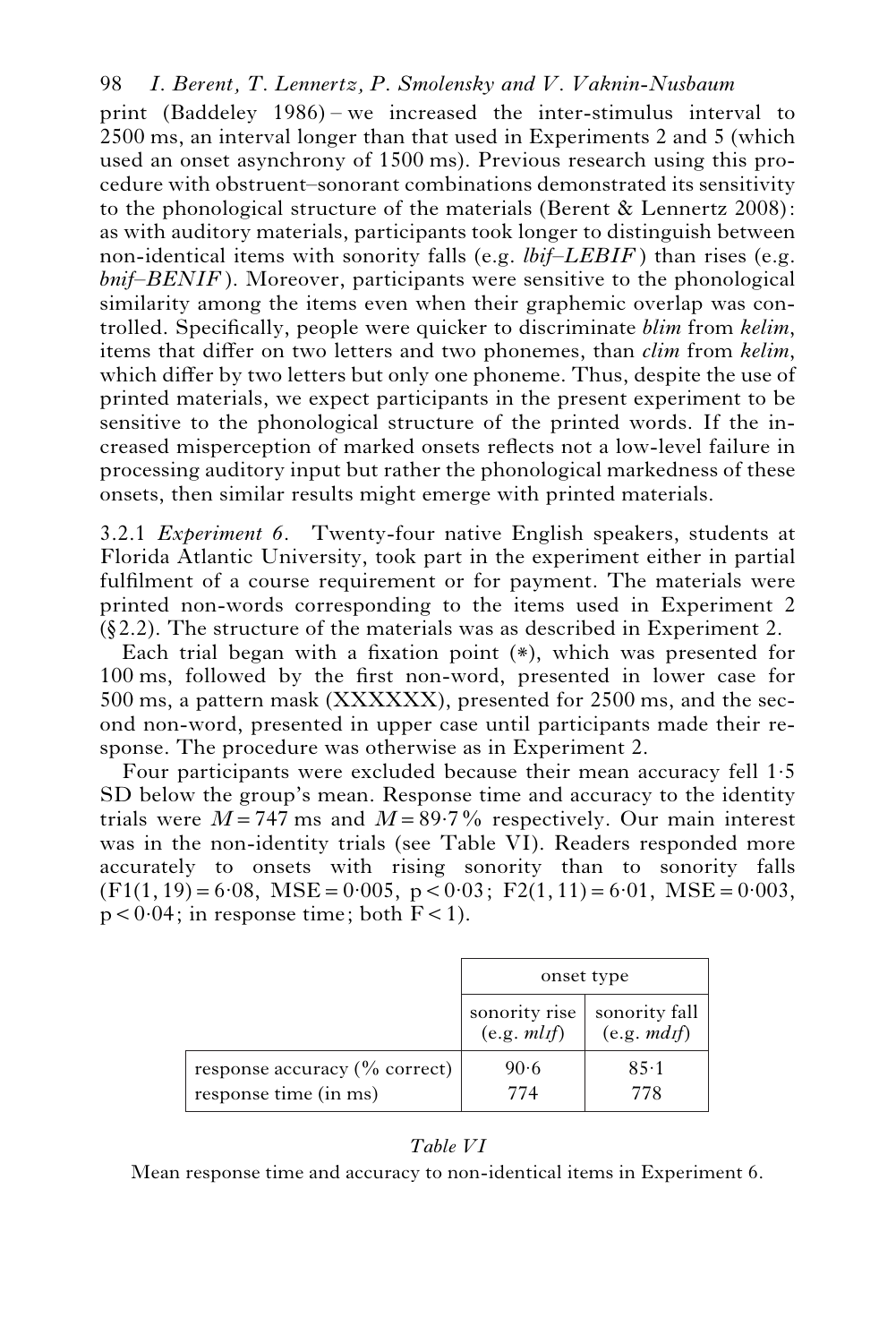# **4 The role of lexical knowledge**

The experiments we have presented provide evidence that English speakers, for nasal-initial onset clusters, misperceive falling-sonority clusters more frequently than rising-sonority clusters, and that these results are not due simply to stimulus artefacts, nor to hearers' inability to perform the acoustic analysis necessary for accurate perception. This evidence is consistent with predictions based on the OT perceptual account sketched in  $\S1.4$ , which attribute the effect to grammatical knowledge of the relative markedness of phonological surface forms containing such clusters. But, on an alternative explanation, the difficulties with sonority falls reflect not their grammatical markedness, but rather statistical knowledge of the English lexicon. The hypothesis that hearers' preference for onset clusters obeying sonority-sequencing principles reflects only statistical knowledge is challenged by recent findings replicating this preference in speakers of Korean, a language that arguably lacks onset clusters altogether (Berent *et al*. 2008). Those findings, however, do not rule out the possibility that statistical knowledge might account for the performance of English participants in the present experiments. We next consider this possibility, examining the statistics of the English lexicon at the segmental  $(84.1)$  and featural  $(84.2)$  levels.

# **4.1 Segmental lexical statistics**

To evaluate the possibility that the preference for items like *ml*I*f* reflects only the co-occurrence of their segments in the English lexicon, we calculated several statistical measures of our materials, including indices of neighbourhood structure, segment/letter co-occurrence and the properties of the first consonant. These measures are briefly summarised below.<sup>9</sup>

Neighbourhood measures included the number of neighbours (the number of words obtained by adding, deleting or substituting one of a target's phonemes) and their summed frequency. Measures of segment co-occurrence were calculated at both the level of the whole word and the onset. Word measures included position-sensitive phoneme and biphone probability (for auditory words) and bigram count and bigram frequency (for printed words); onset measures estimated the probability that the two onset consonants co-occur on the basis of the position-sensitive probability of each of the two consonants. Finally, because fronting is known to affect auditory perception (Byrd 1992, Surprenant & Goldstein 1998), the status of the initial consonant (*m vs. n*) was also considered in the analysis of auditory words.

We next assessed the unique contribution of sonority profile and statistical knowledge to performance in the syllable count (Experiment 1),

 $9\text{ A detailed description of these measures, their calculation and a justification of their$ use may be found in Appendix B of the supplementary materials to the online version of the paper, available at http://journals.cambridge.org/issue\_Phonology/ Vol26No01.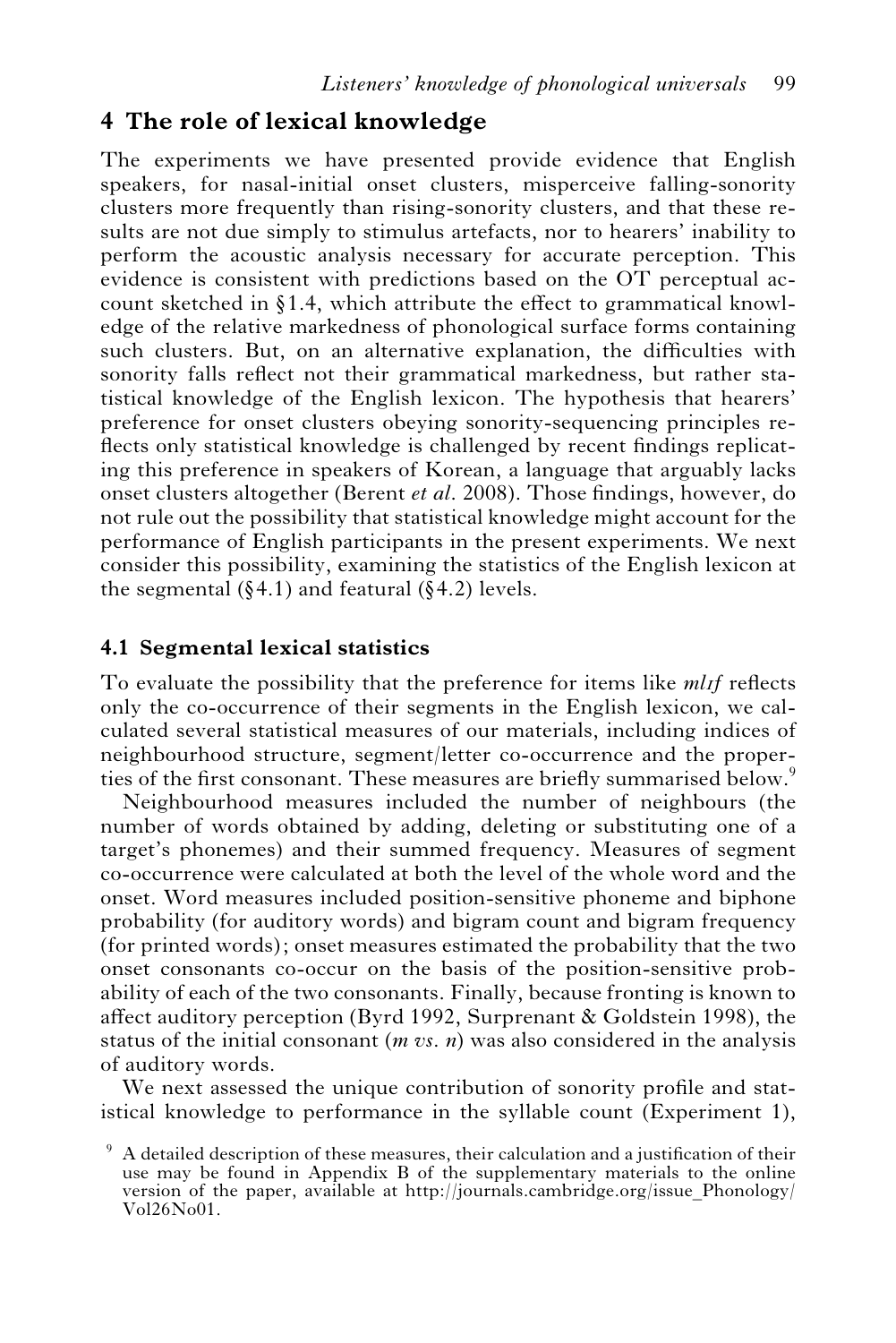identity (Experiments 2 and 6) and transcription (Experiment 3) tasks by means of multiple stepwise linear regression analyses using response accuracy to each of the 24 stimulus items (averaged across participants) as the dependent measure.

To address the unique contribution of sonority profile, we forced this factor as the last step into the regression analysis, after controlling for statistical properties, entered in the first step. Another analysis addressed the unique contribution of statistical knowledge (entered last) after controlling for the effect of sonority (entered first). To specifically isolate the effect of statistical knowledge concerning onset structure, we also assessed the effect of segment/letter co-occurrence in the onset and in the whole word in separate analyses. Thus, in each experiment, statistical properties were examined using either whole-word and neighbourhood properties or onset and neighbourhood properties, and the effect of these statistical properties was entered either first or last – a total of four analyses per experiment. Because our main interest is in the unique contribution of sonority profile and statistical properties, we only report the proportion of the change in variance associated with the last predictor (indicated as  $\mathbb{R}^2$ ) change; see Table VII).

The findings show that participants were sensitive to statistical structure. Statistical properties reliably captured up to 28.4% of the variance in Experiment 2, and 43.9% of the variance in the transcription task. In fact, once the statistical properties of the onset and neighbourhood were controlled, the effect of sonority in the transcription task was eliminated altogether, possibly reflecting the vulnerability of this offline task to guessing. Indeed, statistical knowledge did not subsume the effect of sonority in either of our online experiments (i.e. the syllable-count and identity-judgement procedures). Although the unique contribution of sonority profile was not reliable in all analyses, in no case was the effect of statistical properties reliable without the effect of sonority being either significant or marginally so. These results speak against the attribution of our findings only to the statistical distribution of segments in the English lexicon.

#### **4.2 Featural lexical statistics**

It is plausible that learning relevant to sonority sequencing takes place at the level of features, rather than segments. It is unknown how successfully our data could be accounted for by a sophisticated feature-based statistical learning model such as Hayes & Wilson (2008), when trained on the English lexicon (although the study by Hayes (in press) of a toy lexicon suggests that at least some degree of sonority-informed learning bias might be required). In what follows, we examine two predictions arising from simple facts of the distribution of major class features in English: the first concerns glides following initial nasals and the second sonorants following initial consonants. Could a statistical model that simply tracks such featural distributions capture our results?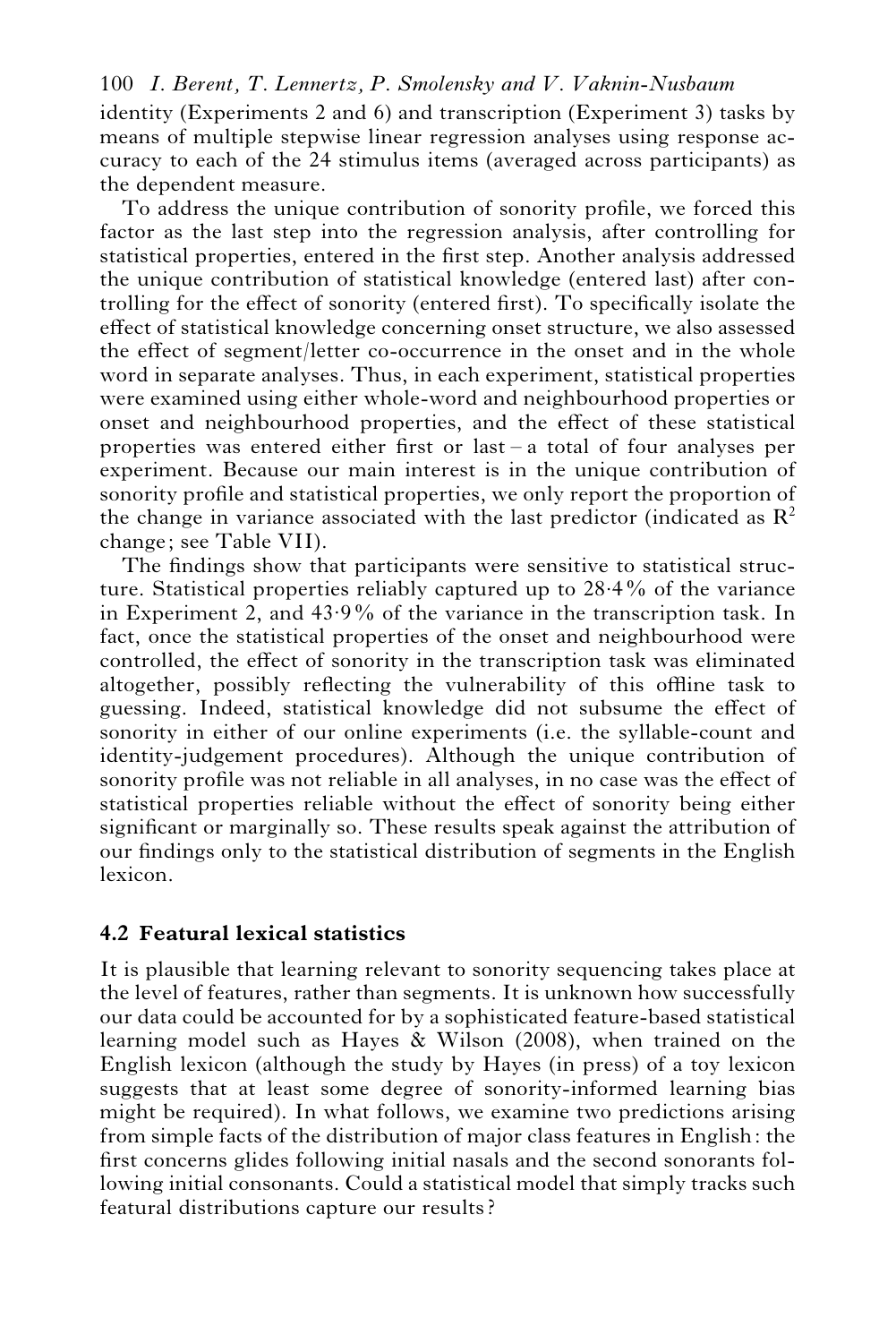| experiment                   | last predictor                                      | $R^2$ change | Df    | F     | p-value |
|------------------------------|-----------------------------------------------------|--------------|-------|-------|---------|
| 1                            | sonority                                            | 0.110        | 1,18  | 3.57  | 0.06    |
| syllable count<br>(auditory) | statistical properties (word<br>and neighbourhood)  | 0.093        | 4, 18 | < 1   |         |
|                              | sonority                                            | 0.212        | 1,18  | 13.67 | 0.003   |
|                              | statistical properties (onset<br>and neighbourhood) | 0.274        | 4,18  | 4.42  | 0.02    |
| $\overline{2}$               | sonority                                            | 0.063        | 1,18  | 1.93  | 0.19    |
| identity task<br>(auditory)  | statistical properties (word<br>and neighbourhood)  | 0.173        | 4, 18 | 1.33  | 0.30    |
|                              | sonority                                            | 0.111        | 1,18  | 4.22  | 0.06    |
|                              | statistical properties (onset<br>and neighbourhood) | 0.284        | 4,18  | 2.69  | 0.07    |
| 6                            | sonority                                            | 0.182        | 1,18  | 5.94  | 0.03    |
| identity task<br>(visual)    | statistical properties (word<br>and neighbourhood)  | 0.204        | 4,18  | 1.67  | 0.21    |
|                              | sonority                                            | 0.085        | 1,19  | 2.56  | 0.13    |
|                              | statistical properties (onset<br>and neighbourhood) | 0.119        | 3, 19 | < 1   |         |
| 3                            | sonority                                            | 0.149        | 1,18  | 4.75  | 0.05    |
| transcription<br>(offline)   | statistical properties (word<br>and neighbourhood)  | 0.381        | 4,18  | 3.04  | 0.05    |
|                              | sonority                                            | 0.001        | 1, 18 | < 1   |         |
|                              | statistical properties (onset<br>and neighbourhood) | 0.439        | 4,18  | 3.89  | 0.02    |

#### *Table VII*

The unique effects of sonority and statistical properties entered as the last predictors in linear stepwise regression analyses of Experiments 1–3 and 6. Word and neighbourhood properties include the number of neighbours, neighbour frequency and either phoneme and biphone probability (for auditory words) or bigram count and frequency (for printed words). Onset and neighbourhood properties include onset probability, the number of neighbours and neighbour frequency; the analyses of auditory words also include the initial phoneme (*m* or *n*).

Although English lacks onset clusters that begin with a nasal consonant, nasal–glide sequences are nonetheless attested at the beginning of English words (e.g. *mule*, *mute*). We follow Giegerich (1992), Davis & Hammond (1995) and Buchwald (2005) in taking the palatal glide [j] to be part of a diphthong in the syllable nucleus rather than part of the onset (the palatal glide can only precede [u], and, unlike [w], does not constrain the preceding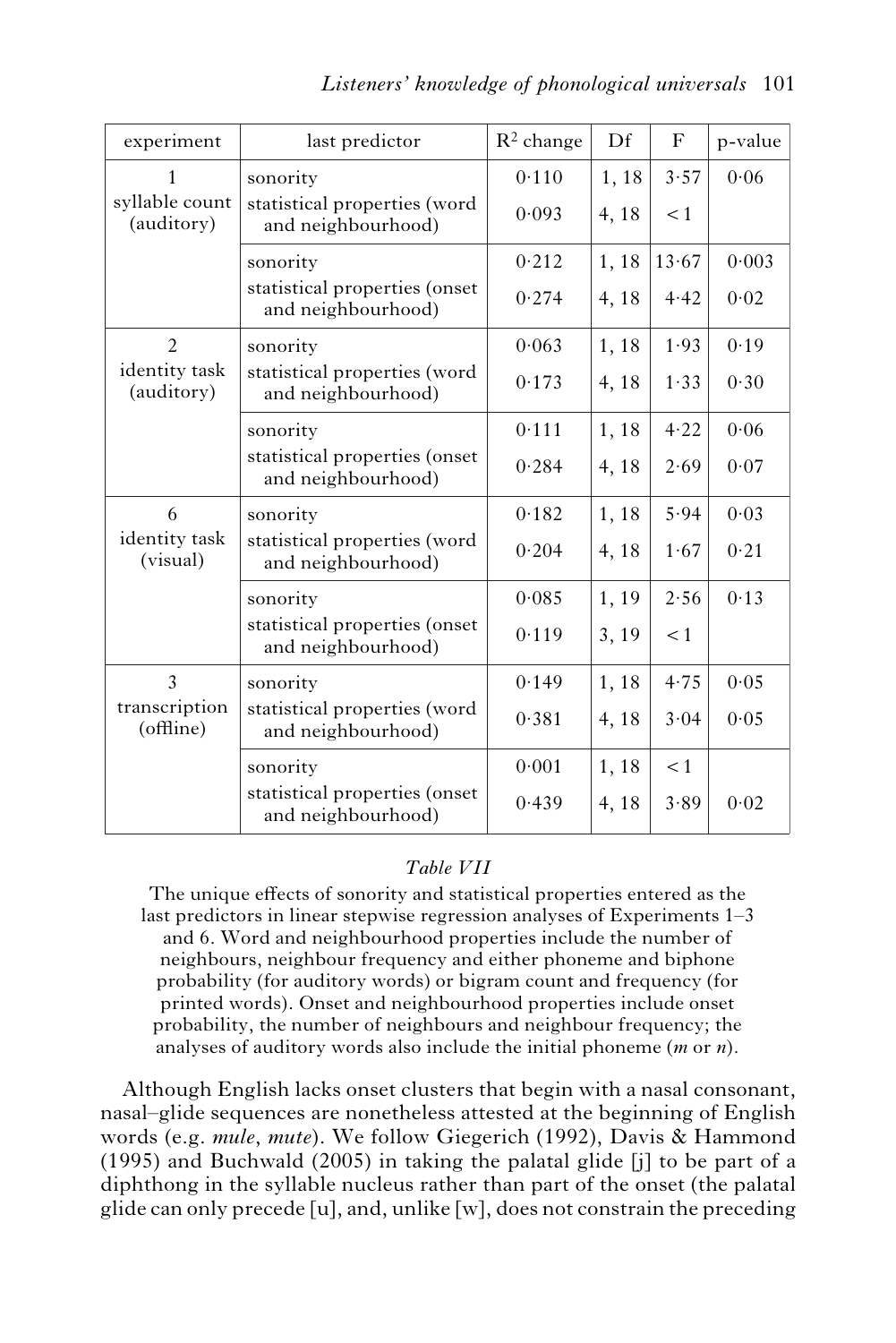consonant, as would be expected if it were in the onset). But regardless of how such sequences are represented, it is conceivable that familiarity with nasal–glide sequences might inform our participants' preference for sonority rises.

Our materials allow us to evaluate this possibility. Recall that our sonority rises comprise nasal–liquid (e.g. *ml*) and nasal–glide (e.g. *nw*) combinations. If the preference for sonority rises reflect familiarity with nasal–glide sequences, then one would expect that (a) *nw* sequences should be recognised more accurately than *ml* sequences; and (b) the advantage of sonority rises over falls should be larger for *nw*-initial compared to *ml*initial sequences (a prediction that might also follow from the greater sonority rise for nasal–glide than for nasal–liquid). A 2 (C1 type) $\times$  onset type (rise *vs*. fall) ANOVA comparing the response accuracy with these two types of items indeed yielded a significant interaction in Experiment 1  $(F2(1, 10)=12.44$ , MSE = 0.008, p < 0.006) and a marginally significant interaction in Experiment 2 (F2(1, 10) =  $3.82$ , MSE =  $0.006$ , p <  $0.08$ ; for Experiment 3 and 6,  $p > 0.16$ ), but contrary to the prediction of the statistical account, response accuracy was actually higher for the *ml* sequence (see Table VIII), and the advantage of sonority rises over falls was likewise larger for the *m*-initial relative to the *n-*initial items (possibly due to a fronting effect; see Byrd 1992, Surprenant & Goldstein 1998).

|              | onset type               |                    |                       |      |  |  |  |
|--------------|--------------------------|--------------------|-----------------------|------|--|--|--|
|              | nb<br>ml<br>md<br>$n\nu$ |                    |                       |      |  |  |  |
| Experiment 1 |                          | 92.7   61.0   87.3 |                       | 80.8 |  |  |  |
| Experiment 2 |                          |                    | 81.7   67.5   79.5    | 77.3 |  |  |  |
| Experiment 6 |                          | $91.5$ 82.5        | 89.8                  | 87.5 |  |  |  |
| Experiment 3 |                          |                    | $64.5$ 55.2 39.6 27.1 |      |  |  |  |

#### *Table VIII*

The effect of sonority profile on response accuracy (% correct) to *m-*initial *vs. n-*initial onsets.

Although this result does not lend support to the statistical explanation, the lack of a familiarity effect might be due to the limited experience of English speakers with nasal–glide sequences and their dubious status as onsets. Unlike the small frequency difference between the different types of nasal onsets of rising sonority – those with C2 comprising liquid *vs*. glides – onsets with rising sonority are in general clearly more frequent than falls, since sonorants are far more frequent than obstruents at the second position of the onset. The preference for sonority rises over falls could reflect this difference in feature co-occurrence.

Although the results presented so far do not rule out this explanation, other aspects of the findings speak against this possibility. As noted in  $§2.1.1$ , our experiments included not only onsets with sonority rises and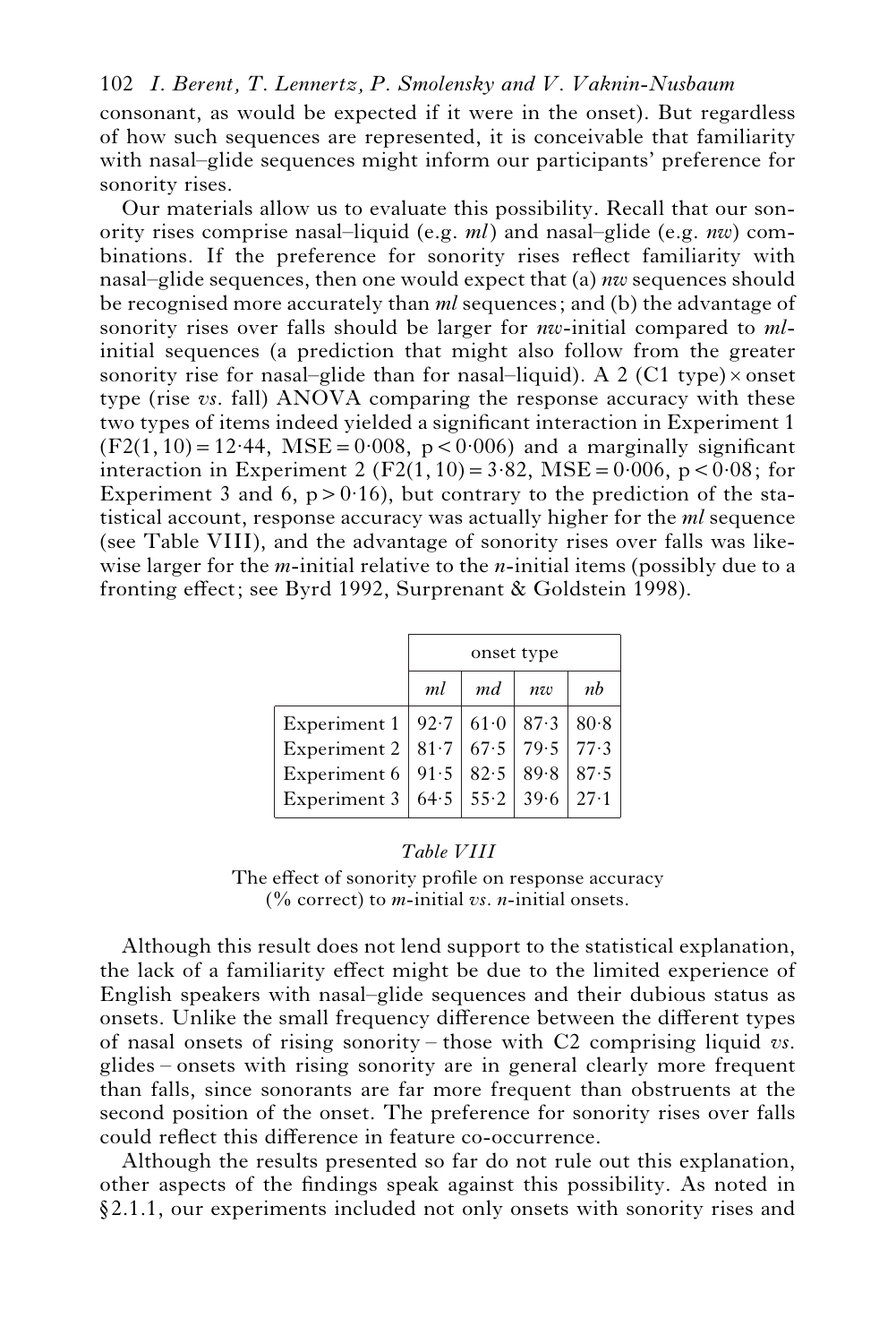#### *Listeners' knowledge of phonological universals* 103

falls but also a group of onsets of level sonority (e.g. *mnif, nmif)*, which were excluded from the analyses reported above because they violate the OCP for manner. Nonetheless, these items have some relevance for addressing the feature-statistical account. Unlike our onsets of falling sonority, whose second consonant is a voiced obstruent, never occurring in second position in English onsets, in onsets of level sonority the second consonant is a nasal, and nasals occur quite frequently in this position in English (e.g. *snow, small*). If English speakers base their responses only on the statistics of features in English, then it is plausible that they should consistently favour nasal-second onsets like *mnif* and *nmif* to the voiced obstruent-second onsets of falling sonority. As it happens, this prediction is consistent with the results of the syllable-count task  $(M_{\text{plateau}}=82.1\%$ ,  $\Delta_{\text{fall-nlatean}} = -11.2\%$ , t1(50) = 3.38, p < 0.002; t2(22) = 2.54, p < 0.02). But the advantage of sonority plateaus over falls is not systematic. The difference was not significant in either the transcription or identity task involving orthography (in Experiment 3  $M_{\text{plateau}} = 36\%$ ,  $\Delta_{\text{fall-blatean}} =$ 4.69%; all  $t < 1$ ; in Experiment 6  $M_{\text{plateau}} = 87.6\%$ ,  $\Delta_{\text{fall-plateau}} = -2.3\%$ ,  $t(22) = 1.18$ ;  $t(138) = 1.23$ ). Moreover, the identity task using auditory materials (Experiment 2) yielded significantly *lower* accuracy for level relative to falling sonority  $(M_{\text{plateau}}=62.3\%, \Delta_{\text{fall-plateau}}=10.3\%;$  $t1(46) = 2.76$ ,  $p < 0.009$ ;  $t2(22) = 2.33$ ,  $p < 0.03$ ) – a finding that might be due to the strong violation of the OCP-place by nasal–nasal sequences. A full investigation of the interaction of OCP- and sonority-sequencing markedness is obviously beyond the scope of this research. For our present purposes, suffice it to note that participants did not consistently favour the more familiar *mn-*type onsets over the less familiar *md*-type onsets. Thus our results appear to lend no support to the claim that performance in our experiments reflects only statistical knowledge of the distribution of features in English onset clusters.

# **5 Summary**

Psycholinguistic research typically concerns speakers' knowledge of structures attested in their language. Optimality Theory (Prince & Smolensky 2004), however, proposes that speakers' knowledge includes universal structural preferences, even concerning structures unattested in their own language. According to our extension of OT to perception, these universal preferences are predicted to be manifest not just in production, but in perception as well, with dispreferred structures being less accurately perceived.

The research reported here probed for such universal preferences regarding unattested structures by examining the perception of nasal-initial onsets by English speakers. Across languages, onset clusters – including nasal-initial ones – with falling sonority are marked relative to those of rising sonority (e.g. Greenberg 1978). Our experimental findings are consistent with the prediction that such markedness relations are known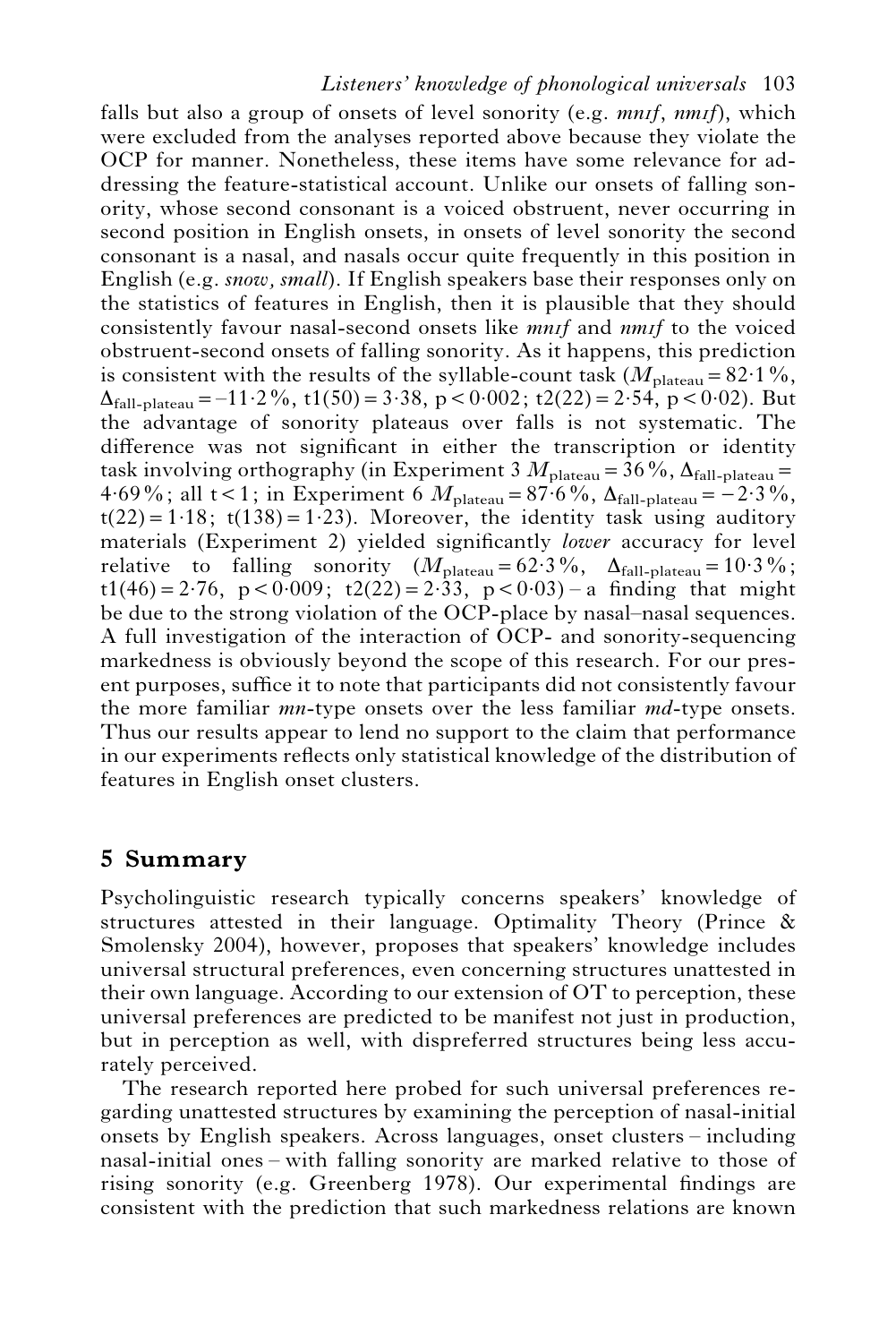by English speakers: compared to those with rising sonority, nasal-initial onsets with falling sonority are more likely to be misperceived as disyllabic and to be misjudged as identical to their epenthetic counterparts (Experiments 1–2). Onsets with falling sonority are also reproduced less accurately than those of rising sonority in transcription (Experiment 3), suggesting that their encoding is less faithful.

The misperceptions of our materials with sonority falls are not due to stimulus artefacts: Russian speakers, whose language allows nasal-initial onsets with falling sonority, were no more likely to misperceive sonority falls than rises (Experiments 4–5). Similarly, these misperceptions are not due to a simple failure of English hearers to process the acoustic cues to falling-sonority clusters, as they emerge regardless of stimulus modality – for both auditory (Experiment 2) and printed materials (Experiment 6).

Examining several statistical properties of the English lexicon, at the segmental and featural levels, we are unable to explain our results using a number of statistical measures that have been previously proposed to account for perceptual accuracy.

The experimental evidence and analysis presented here thus suggest that English speakers possess phonological knowledge of the relative markedness of onset clusters which, for the moment, seems unexplainable purely from their linguistic experience, but which is fully expected on the basis of universal grammar.

#### **REFERENCES**

- Albright, Adam (2007). Natural classes are not enough: biased generalization in novel onset clusters. Ms, MIT.
- Alonzo, Angelo & Marcus Taft (2002). Sonority constraints on onset-rime cohesion: evidence from native and bilingual Filipino readers of English. *Brain and Language* **81**. 368–383.
- Baddeley, Alan D. (1986). *Working memory*. Oxford: Oxford University Press.
- Barlow, Jessica A. (2001). The structure of /s/-sequences: evidence from a disordered system. *Journal of Child Language* **28**. 291–324.
- Barlow, Jessica A. (2005). Sonority effects in the production of consonant clusters by Spanish-speaking children. In David Eddington (ed.) *Selected proceedings of the 6th conference on the Acquisition of Spanish and Portuguese as First and Second Languages*. Somerville: Cascadilla. 1–14.
- Berent, Iris & Tracy Lennertz (2008). Universal constraints on the sound structure of language: phonological or acoustic? Ms, Florida Atlantic University.
- Berent, Iris, Tracy Lennertz, Jongho Jun, Miguel A. Moreno & Paul Smolensky (2008). Language universals in human brains. *Proceedings of the National Academy of Sciences* **105**. 5321–5325.
- Berent, Iris & Charles A. Perfetti (1995). A rose is a REEZ: the two cycles model of phonology assembly in reading English. *Psychological Review* **102**. 146–184.
- Berent, Iris, Donca Steriade, Tracy Lennertz & Vered Vaknin (2007). What we know about what we have never heard: evidence from perceptual illusions. *Cognition* **104**. 591–630.
- Boersma, Paul (1998). *Functional phonology : formalizing the interactions between articulatory and perceptual drives*. PhD dissertation, University of Amsterdam.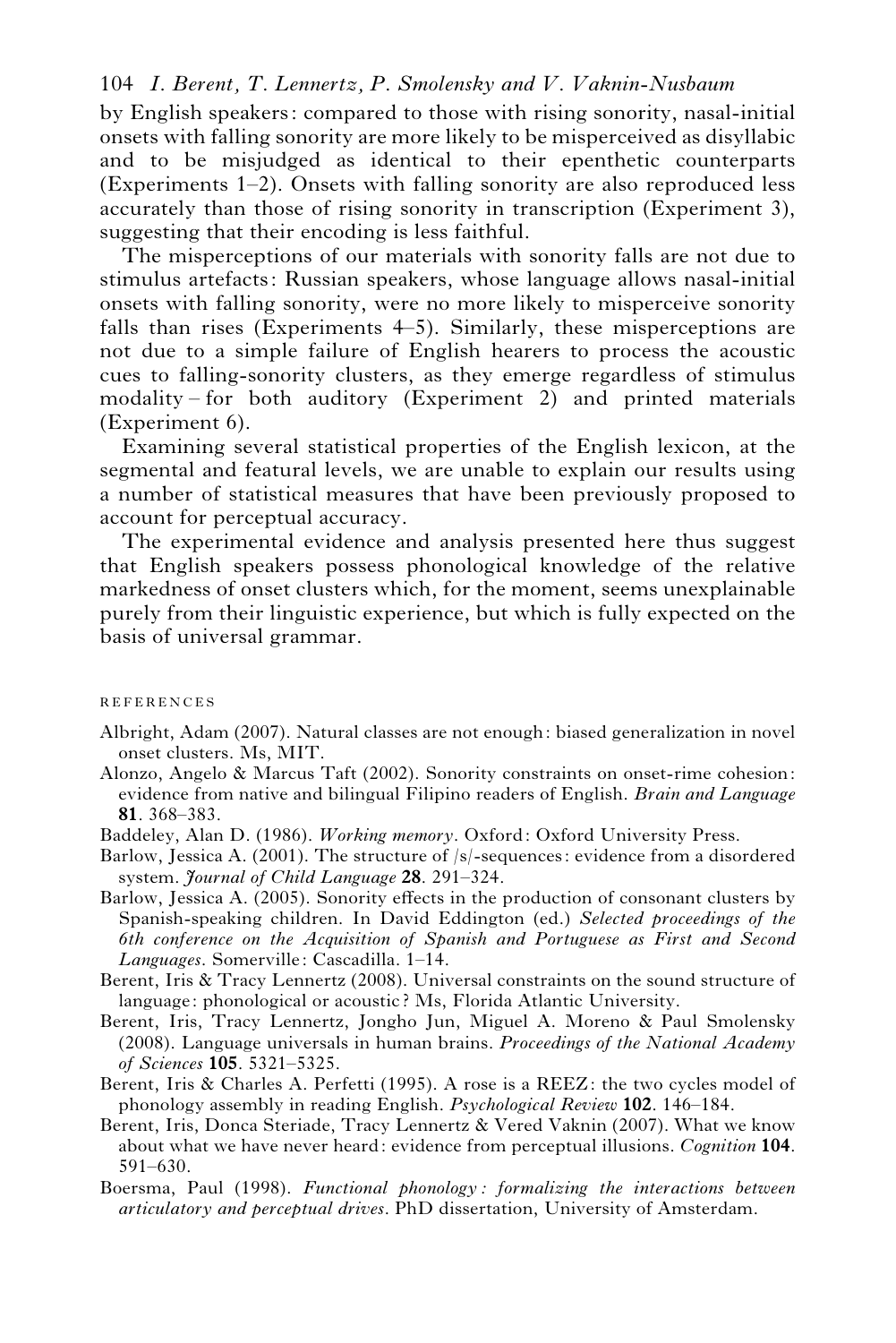- Boersma, Paul (2007). Some listener-oriented accounts of *h*-aspire´ in French. *Lingua* **117**. 1989–2054.
- Boersma, Paul & Silke Hamann (2008). Loanword adaptation as first-language phonological perception. Available as ROA-975 from the Rutgers Optimality Archive.
- Boersma, Paul & Silke Hamann (to appear). Introduction to 'Phonology in perception'. In Paul Boersma & Silke Hamann (eds.) *Phonology in perception*. Berlin & New York: Mouton de Gruyter.
- Broselow, Ellen, Su-I Chen & Chilin Wang (1998). The emergence of the unmarked in second language phonology. *Studies in Second Language Acquisition* **20**. 261–280.
- Broselow, Ellen & Daniel Finer (1991). Parameter setting in second language phonology and syntax. *Second Language Research* **7**. 35–59.
- Broselow, Ellen & Zheng Xu (2004). Differential difficulty in the acquisition of second language phonology. *International Journal of English Studies* **4**. 135–163.
- Buchwald, Adam (2005). Representing sound structure: evidence from aphasia. *WCCFL* **24**. 79–87.
- Byrd, Dani (1992). Perception of assimilation in consonant clusters: a gestural model. *Phonetica* **49**. 1–24.
- Clements, G. N. (1990). The role of sonority cycle in core syllabification. In John Kingston & Mary E. Beckman (eds.) *Papers in laboratory phonology I : between the grammar and physics of speech*. Cambridge: Cambridge University Press. 282–333.
- Crosswhite, Katherine (1999). *Vowel reduction in Optimality Theory*. PhD dissertation, University of California, Los Angeles.
- Davidson, Lisa (2000). Experimentally uncovering hidden strata in English phonology. In Lila Gleitman & Aravind Joshi (eds.) *Proceedings of the 22nd Annual Conference of the Cognitive Science Society*. Mahwah, NJ: Erlbaum. 1023.
- Davidson, Lisa (2006). Phonotactics and articulatory coordination interact in phonology: evidence from nonnative production. *Cognitive Science* **30**. 837–862.
- Davidson, Lisa, Peter Jusczyk & Paul Smolensky (2006). Optimality in language acquisition I: the initial and final states of the phonological grammar. In Smolensky  $\&$ Legendre (2006: vol. 2). 231–278.
- Davis, Stuart & Michael Hammond (1995). On the status of onglides in American English. *Phonology* **12**. 159–182.
- de Lacy, Paul (2007a). The interaction of tone, sonority, and prosodic structure. In de Lacy (2007b). 281–307.
- de Lacy, Paul (ed.) (2007b). *The Cambridge handbook of phonology*. Cambridge: Cambridge University Press.
- Dupoux, Emmanuel, Kazuhiko Kakehi, Yuki Hirose, Christophe Pallier & Jacques Mehler (1999). Epenthetic vowels in Japanese: a perceptual illusion ? *Journal of Experimental Psychology: Human Perception and Performance* **25**. 1568– 1578.
- Dupoux, Emmanuel, Christophe Pallier, Kazuhiko Kakehi & Jacques Mehler (2001). New evidence for prelexical phonological processing in word recognition. *Language and Cognitive Processes* **16**. 491–505.
- Fowler, Carol A., Rebecca Treiman & Jennifer Gross (1993). The structure of English syllables and polysyllables. *Journal of Memory and Language* **32**. 115–140.
- Giegerich, Heinz J. (1992). *English phonology : an introduction*. Cambridge: Cambridge University Press.
- Gierut, Judith A. (1999). Syllable onsets: clusters and adjuncts in acquisition. *Journal of Speech, Language, and Hearing Research* **42**. 708–726.
- Goldsmith, John A. (1976). *Autosegmental phonology*. PhD dissertation, MIT.
- Gouskova, Maria (2001). Falling sonority onsets, loanwords, and Syllable Contact. *CLS* **37:1**. 175–185.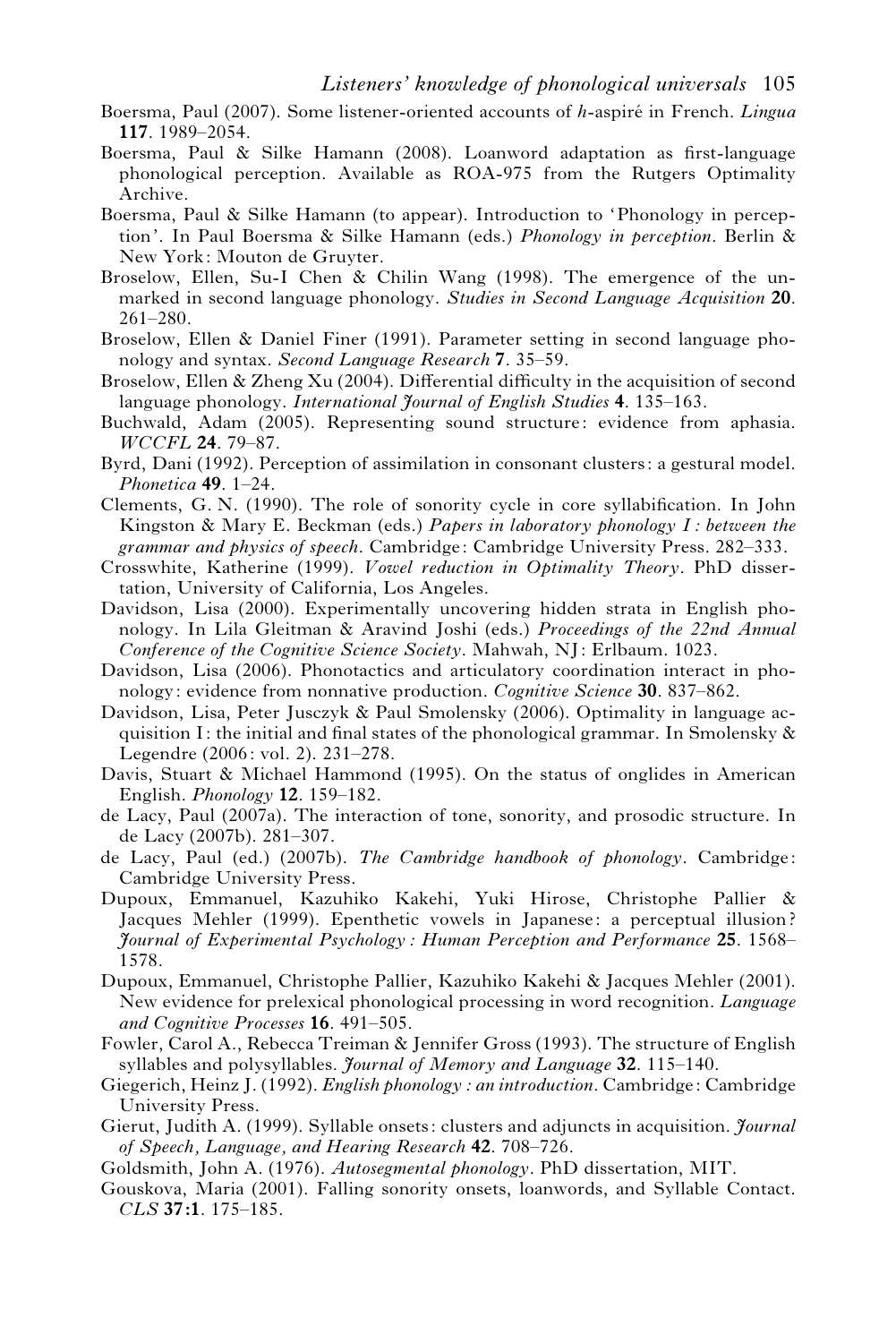- 106 *I. Berent, T. Lennertz, P. Smolensky and V. Vaknin-Nusbaum*
- Gouskova, Maria (2004). Relational hierarchies in Optimality Theory: the case of syllable contact. *Phonology* **21**. 201–250.
- Greenberg, Joseph H. (1978). Some generalizations concerning initial and final consonant clusters. In Joseph H. Greenberg, Charles A. Ferguson & Edith A. Moravcsik (eds.) *Universals of human language*. Vol. 2: *Phonology*. Stanford: Stanford University Press. 243–279.
- Hallé, Pierre A., Juan Segui, Uli Frauenfelder & Christine Meunier (1998). Processing of illegal consonant clusters: a case of perceptual assimilation ? *Journal of Experimental Psychology: Human Perception and Performance* **24**. 592– 608.
- Hayes, Bruce (in press). New methods for studying UG in phonology. *NELS* **38**.
- Hayes, Bruce & Colin Wilson (2008). A maximum entropy model of phonotactics and phonotactic learning. *LI* **39**. 379–440.
- Hooper, Joan B. (1976). *An introduction to natural generative phonology*. New York: Academic Press.
- Kawasaki-Fukumori, Haruko (1992). An acoustical basis for universal phonotactic constraints. *Language and Speech* **35**. 73–86.
- Kiparsky, Paul (1979). Metrical structure assignment is cyclic. *LI* **10**. 421–441.
- LaCharité, Darlene & Carole Paradis (2002). Addressing and disconfirming some predictions of phonetic approximation for loanword adaptation. *Langues et linguistique* **28**. 71–91.
- Leben, William (1973). *Suprasegmental phonology*. PhD dissertation, MIT.
- Levitt, Andrea, Alice F. Healy & David W. Fendrich (1991). Syllable-internal structure and the sonority hierarchy: differential evidence from lexical decision, naming, and reading. *Journal of Psycholinguistic Research* **20**. 337–363.
- Loftus, Gregory R. & Michael E. J. Masson (1994). Using confidence intervals in within-subject designs. *Psychonomic Bulletin and Review* **1**. 476–490.
- McCarthy, John J. (1979). *Formal problems in Semitic phonology and morphology*. PhD dissertation, MIT. Published 1985, New York: Garland.
- Massaro, Dominic W. & Michael M. Cohen (1983). Phonological context in speech perception. *Perception and Psychophysics* **34**. 338–348.
- Morelli, Frida (1999). *The phonotactics and phonology of obstruent clusters in Optimality Theory*. PhD dissertation, University of Maryland, College Park.
- Moreton, Elliott (2002). Structural constraints in the perception of English stopsonorant clusters. *Cognition* **84**. 55–71.
- Moreton, Elliott (2007). Competition in perception grammar. Paper presented at the Workshop on Experimental Approaches to Optimality Theory (ExpOT).
- Ohala, John J. (1990). Alternatives to the sonority hierarchy for explaining segmental sequential constraints. *CLS* **26:2**. 319–338.
- Oudeyer, Pierre-Yves (2005). The self-organization of speech sounds. *Journal of Theoretical Biology* **233**. 435–449.
- Parker, Stephen G. (2002). *Quantifying the sonority hierarchy*. PhD dissertation, University of Massachusetts, Amherst.
- Pater, Joe (2004). Bridging the gap between receptive and productive development with minimally violable constraints. In René Kager, Joe Pater & Wim Zonneveld (eds.) *Constraints in phonological acquisition*. Cambridge: Cambridge University Press. 219–244.
- Peperkamp, Sharon (2007). Do we have innate knowledge about phonological markedness? Comments on Berent, Steriade, Lennertz, and Vaknin. *Cognition* **104**. 631–637.
- Peperkamp, Sharon, Michèle Pettinato & Emmanuel Dupoux (2003). Reinterpreting loanword adaptations: the role of perception. In Barbara Beachley, Amanda Brown & Francis Conlin (eds.) *Proceedings of the 27th Annual Boston University Conference on Language Development*. Somerville: Cascadilla. 650–661.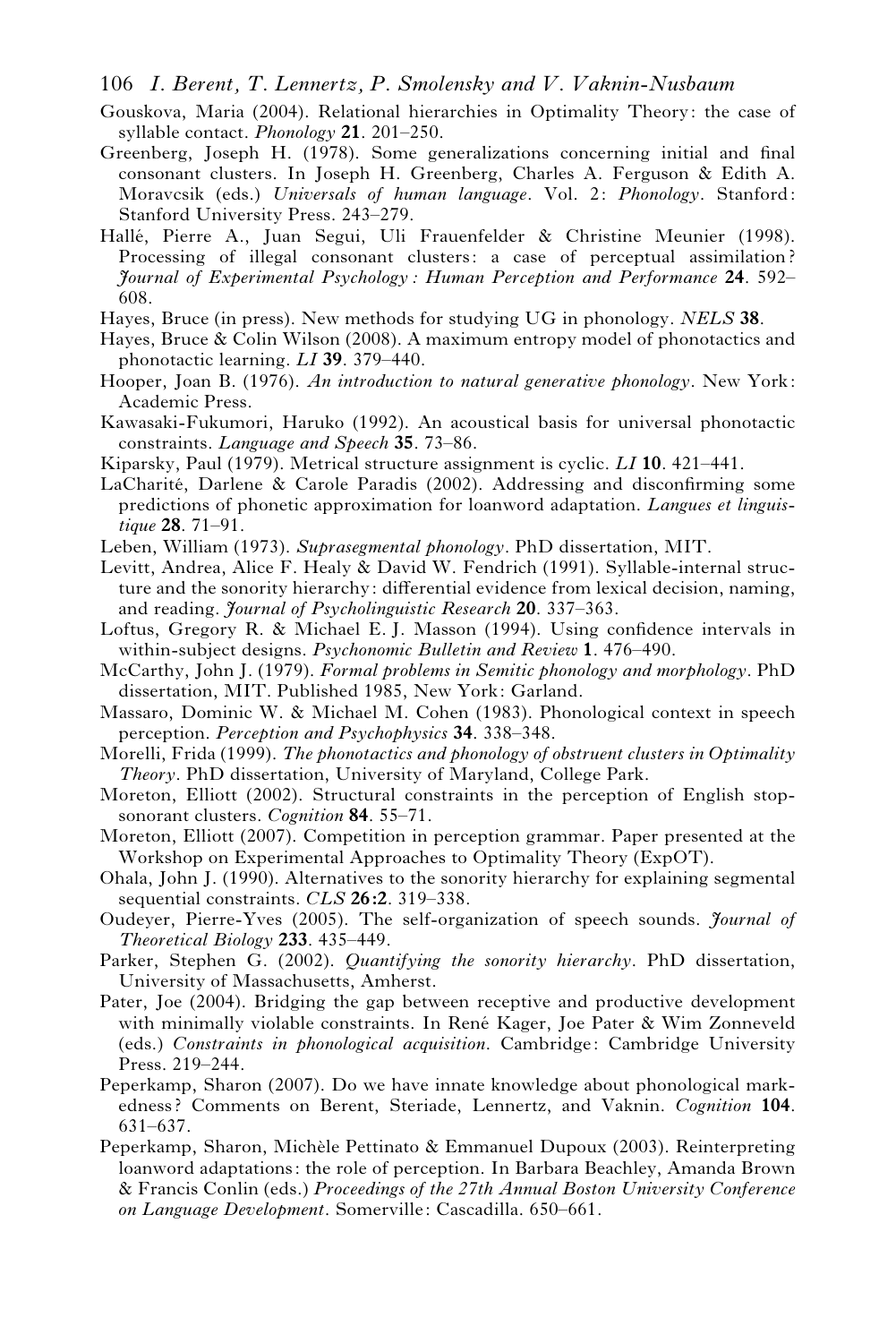- Peperkamp, Sharon, Inga Vendelin & Kimihiro Nakamura (2008). On the perceptual origin of loanword adaptations: experimental evidence from Japanese. *Phonology* **25**. 129–164.
- Pertz, D. L. & T. G. Bever (1975). Sensitivity to phonological universals in children and adolescents. *Lg* **51**. 149–162.
- Pinker, Steven & David Birdsong (1979). Speakers' sensitivity to rules of frozen word order. *Journal of Verbal Learning and Verbal Behavior* **18**. 497–508.
- Pitt, Mark (1998). Phonological processes and the perception of phonotactically illegal consonant clusters. *Perception and Psychophysics* **60**. 941–951.
- Prince, Alan & Paul Smolensky (2004). *Optimality Theory: constraint interaction in generative grammar*. Malden, Mass. & Oxford: Blackwell.
- Romani, Cristina & Andrea Calabrese (1998). Syllabic constraints on the phonological errors of an aphasic patient. *Brain and Language* **64**. 83–121.
- Saussure, Ferdinand de (1916). Cours de linguistique générale. Lausanne & Paris: Payot. Translated 1959 as *Course in general linguistics*. New York: Philosophical Library.
- Selkirk, Elisabeth, O. (1984). On the major class features and syllable theory. In Mark Aronoff & Richard T. Oerhle (eds.) *Language sound structure*. Cambridge, Mass.: MIT Press. 107–136.
- Silverman, Daniel (1992). Multiple scansions in loanword phonology: evidence from Cantonese. *Phonology* **9**. 289–328.
- Smolensky, Paul (2006). Optimality in phonology II: harmonic completeness, local constraint conjunction, and feature domain markedness. In Smolensky & Legendre (2006: vol. 2). 27–160.
- Smolensky, Paul & Ge´raldine Legendre (eds.) (2006). *The harmonic mind: from neural computation to optimality-theoretic grammar*. 2 vols. Cambridge, Mass.: MIT Press.
- Stemberger, Joseph Paul & Rebecca Treiman (1986). The internal structure of wordinitial consonant clusters. *Journal of Memory and Language* **25**. 163–180.
- Stenneken, Prisca, Roelien Bastiaanse, Walter Huber & Arthur M. Jacobs (2005). Syllable structure and sonority in language inventory and aphasic neologisms. *Brain and Language* **95**. 280–292.
- Steriade, Donca (1982). *Greek prosodies and the nature of syllabification*. PhD dissertation, MIT.
- Steriade, Donca (1988). Reduplication and syllable transfer in Sanskrit and elsewhere. *Phonology* **5**. 73–155.
- Surprenant, Aimée M. & Louis Goldstein (1998). The perception of speech gestures. *JASA* **104**. 518–529.
- Tesar, Bruce (1997). An iterative strategy for learning metrical stress in Optimality Theory. In Elizabeth Hughes, Mary Hughes & Annabel Greenhill (eds.) *Proceedings of the 21st Annual Boston University Conference on Language Development*. Somerville: Cascadilla. 615–626.
- Tesar, Bruce (1998). An iterative strategy for language learning. *Lingua* **104**. 131–145.
- Tesar, Bruce (1999). Robust interpretive parsing in metrical stress theory. *WCCFL* **17**. 625–639.
- Treiman, Rebecca (1984). On the status of final consonant clusters in English syllables. *Journal of Verbal Learning and Verbal Behavior* **23**. 343–356.
- Treiman, Rebecca, Judith A. Bowey & Derrick Bourassa (2002). Segmentation of spoken words into syllables by English-speaking children as compared to adults. *Journal of Experimental Child Psychology* **83**. 213–238.
- Treiman, Rebecca & Catalina Danis (1988). Syllabification of intervocalic consonants. *Journal of Memory and Language* **27**. 87–104.
- Van Orden, Guy C., Bruce F. Pennington & Gregory O. Stone (1990). Word identification in reading and the promise of subsymbolic psycholinguistics. *Psychological Review* **97**. 488–522.